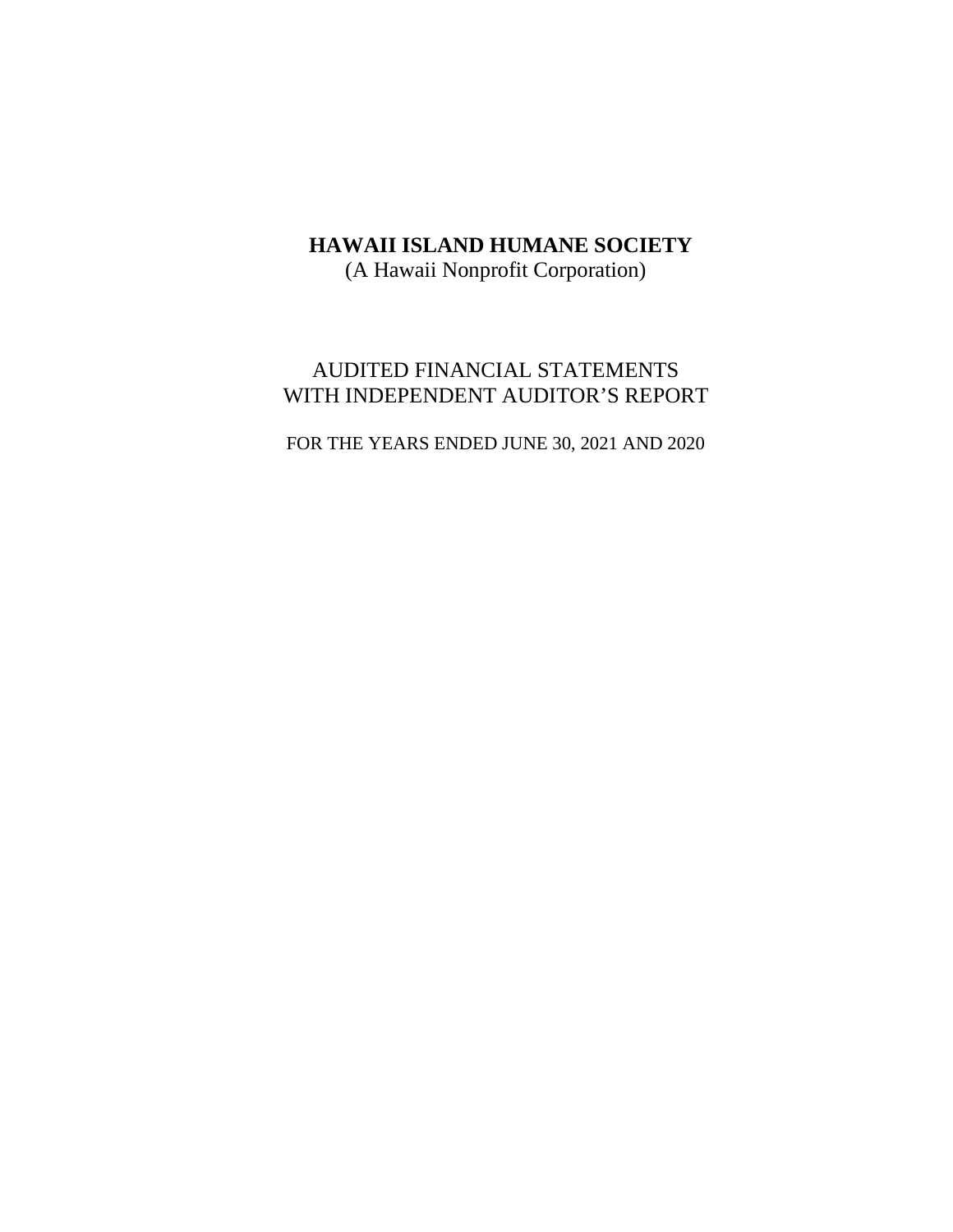## *Table of Contents*

Page

| <b>Independent Auditor's Report</b>                |   |  |  |  |  |  |  |
|----------------------------------------------------|---|--|--|--|--|--|--|
| <b>Financial Statements:</b>                       |   |  |  |  |  |  |  |
| <b>Statements of Financial Position</b>            | 3 |  |  |  |  |  |  |
| Statements of Activities and Changes in Net Assets | 5 |  |  |  |  |  |  |
| <b>Statements of Functional Expenses</b>           | 6 |  |  |  |  |  |  |
| <b>Statements of Cash Flows</b>                    | 7 |  |  |  |  |  |  |
| Supplementary Information:                         |   |  |  |  |  |  |  |
| <b>Schedules of County Program Activities</b>      | 8 |  |  |  |  |  |  |
| Notes to the Financial Statements                  | 9 |  |  |  |  |  |  |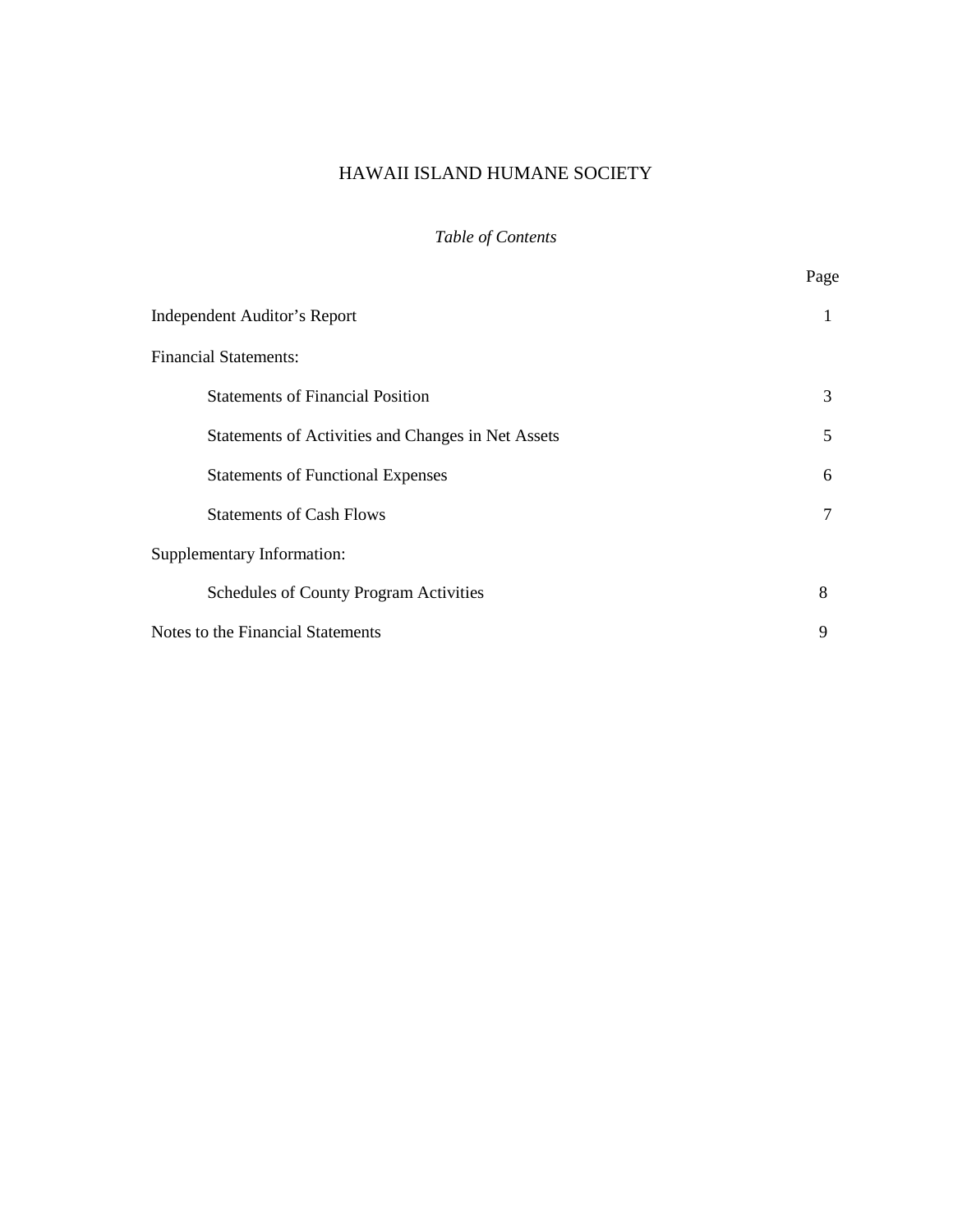

## INDEPENDENT AUDITOR'S REPORT

To the Management and Board of Directors of Hawaii Island Humane Society Kailua Kona, Hawai'i 96740-2701

We have audited the accompanying financial statements of Hawaii Island Humane Society (a Hawai'i nonprofit organization) which comprise the statements of financial position as of June 30, 2021 and 2020, and the related statements of activities and changes in net assets, functional expenses and cash flows for the years then ended, and the related notes to the financial statements.

## **Management's Responsibility for the Financial Statements**

Management is responsible for the preparation and fair presentation of these financial statements in accordance with accounting principles generally accepted in the United States of America; this includes the design, implementation, and maintenance of internal control relevant to the preparation and fair presentation of financial statements that are free from material misstatement, whether due to fraud or error.

## **Auditor's Responsibility**

Our responsibility is to express an opinion on these financial statements based on our audits. We conducted our audits in accordance with auditing standards generally accepted in the United States of America. Those standards require that we plan and perform the audits to obtain reasonable assurance about whether the financial statements are free from material misstatement.

An audit involves performing procedures to obtain audit evidence about the amounts and disclosures in the financial statements. The procedures selected depend on the auditor's judgment, including the assessment of the risks of material misstatement of the financial statements, whether due to fraud or error. In making those risk assessments, the auditor considers internal control relevant to the entity's preparation and fair presentation of the financial statements in order to design audit procedures that are appropriate in the circumstances, but not for the purpose of expressing an opinion on the effectiveness of the entity's internal control. Accordingly, we express no such opinion. An audit also includes evaluating the appropriateness of accounting policies used and the reasonableness of significant accounting estimates made by management, as well as evaluating the overall presentation of the financial statements.

We believe that the audit evidence we have obtained is sufficient and appropriate to provide a basis for our audit opinions.

## **Opinion**

In our opinion, the financial statements referred to above present fairly, in all material respects, the financial position of Hawaii Island Humane Society as of June 30, 2021 and 2020, and the related statements of activities and changes in net assets, functional expenses and cash flows for the years then ended in accordance with accounting principles generally accepted in the United States of America.

Maui: Big Island: Big Island: Big Island: Big Island: Big Island: Big Island: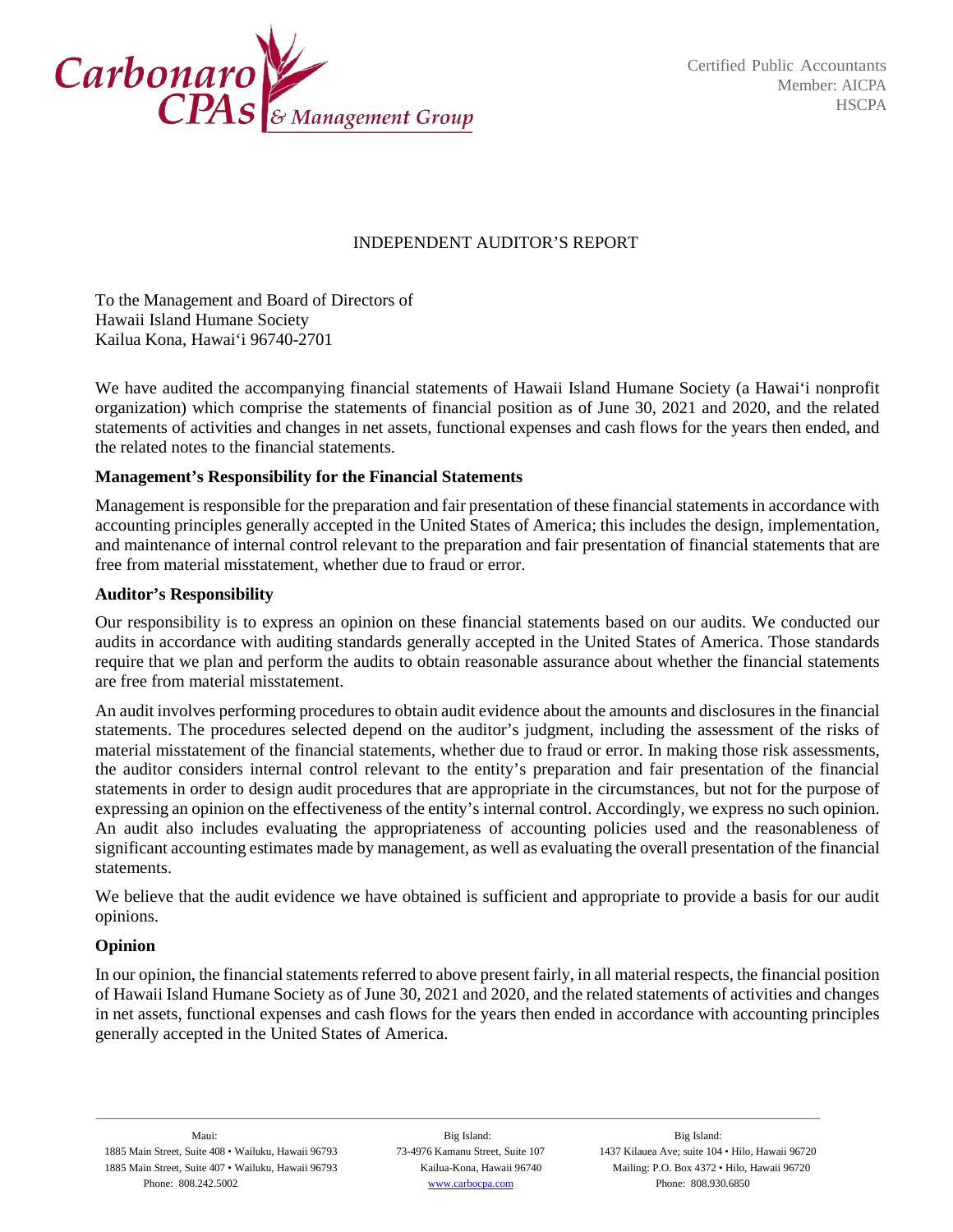## **Other Matters**

Our audit was conducted for the purpose of forming an opinion on the financial statements as a whole. The Schedules of County Program Activities on page 8 is presented for purposes of additional analysis and is not a required part of the financial statements. Such information is the responsibility of management and was derived from and relates directly to the underlying accounting and other records used to prepare the financial statements. The information has been subjected to the auditing procedures applied in the audit of the financial statements and certain additional procedures, including comparing and reconciling such information directly to the underlying accounting and other records used to prepare the financial statements or to the financial statements themselves, and other additional procedures in accordance with auditing standards generally accepted in the United States of America. In our opinion, the information is fairly stated in all material respects in relation to the financial statements as a whole.

*Carbonaro CPAs & Management Group*

Hilo, Hawai'i April 30, 2022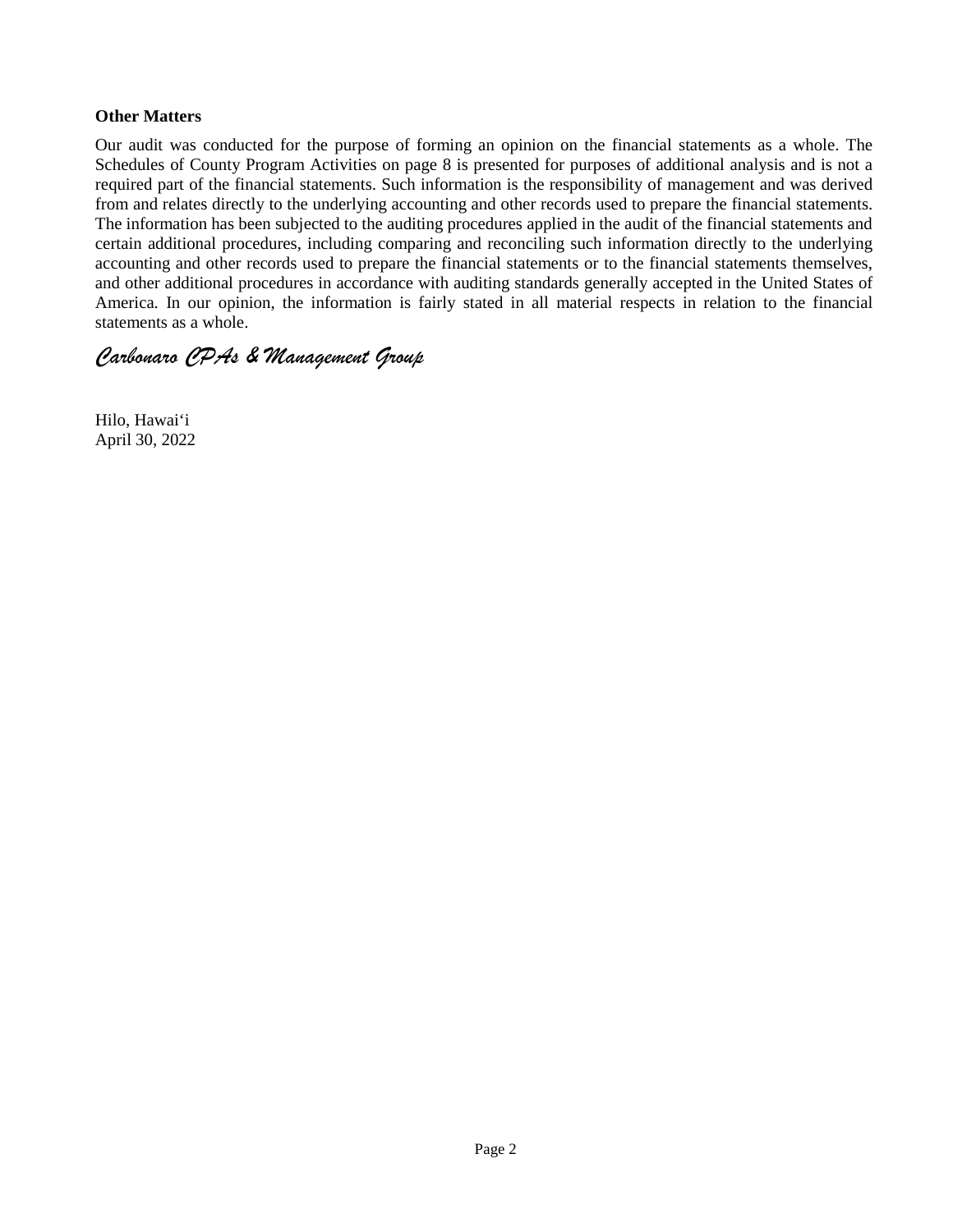## **Statements of Financial Position**

June 30, 2021 and 2020

#### **ASSETS**

|                                               | 2021             | 2020           |  |
|-----------------------------------------------|------------------|----------------|--|
| <b>CURRENT ASSETS</b>                         |                  |                |  |
| Cash and Cash Equivalents (Note 2)            | \$<br>1,493,011  | 1,952,707<br>S |  |
| <b>Other Current Assets</b>                   |                  |                |  |
| <b>Accounts Receivable</b>                    | 3,990            | 6,692          |  |
| Pledge Receivable, net of Allowance (Note 16) |                  | 6,000          |  |
| Prepaid Expense                               |                  | 1,652          |  |
| Retail Inventory (Note 2)                     | 27,054           | 1,840          |  |
| <b>Total Other Current Assets</b>             | 31,044           | 16,184         |  |
| <b>Total Current Assets</b>                   | 1,524,055        | 1,968,891      |  |
| PROPERTY AND EQUIPMENT (Note 2)               |                  |                |  |
| Kea'au Land                                   | 100,000          | 100,000        |  |
| Holualoa Land (Note 14)                       | 452,646          | 452,646        |  |
| <b>Buildings</b>                              | 9,942,695        | 871,502        |  |
| Vehicles                                      | 188,407          | 455,473        |  |
| Equipment - Office                            | 28,293           | 69,689         |  |
| <b>Operating Room Equipment</b>               | 65,522           | 54,292         |  |
| Leasehold Improvements                        |                  | 150,653        |  |
| Land Improvements (Note 15)                   | 201,092          | 12,292         |  |
| Land Improvements - Dog Park (Note 15)        | 1,184,222        | 1,184,222      |  |
| Construction In Progress (Note 14)            | 189,213          | 8,431,341      |  |
| <b>Miscellaneous Assets</b>                   |                  | 21,954         |  |
| <b>Total Capitalized Assets</b>               | 12,352,090       | 11,804,064     |  |
| <b>Accumulated Depreciation</b>               | (860, 857)       | (962, 800)     |  |
| Net Property and Equipment                    | 11,491,233       | 10,841,264     |  |
| <b>OTHER ASSETS</b>                           |                  |                |  |
| Investments (Note 4)                          |                  | 24,672         |  |
| Deposits - Other                              |                  | 500            |  |
| <b>Total Other Assets</b>                     |                  | 25,172         |  |
| <b>TOTAL ASSETS</b>                           | \$<br>13,015,288 | \$12,835,327   |  |
|                                               |                  |                |  |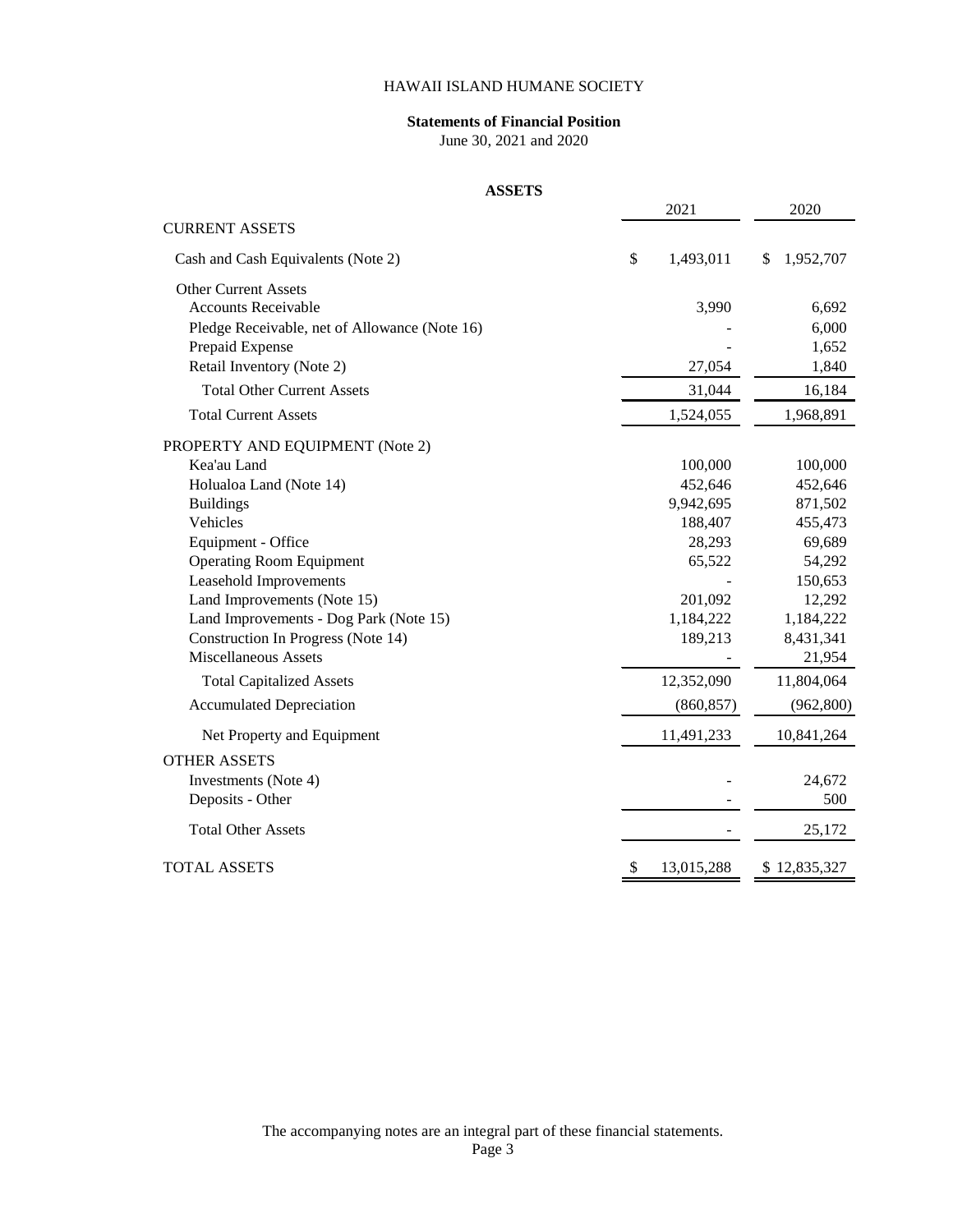#### **Statements of Financial Position**

June 30, 2021 and 2020

| <b>LIABILITIES AND NET ASSETS</b> |  |  |  |
|-----------------------------------|--|--|--|
|-----------------------------------|--|--|--|

| <b>LIABILITIES AND NET ASSETS</b>                      |      |            |    |            |  |  |  |  |
|--------------------------------------------------------|------|------------|----|------------|--|--|--|--|
|                                                        | 2021 |            |    | 2020       |  |  |  |  |
| <b>CURRENT LIABILITIES</b>                             |      |            |    |            |  |  |  |  |
| <b>Accounts Payable</b>                                | \$   | 40,977     | \$ | 314,762    |  |  |  |  |
| Accrued Wages and Taxes                                |      | 41,732     |    | 89,330     |  |  |  |  |
| <b>Accrued Vacation Payable</b>                        |      | 43,453     |    | 34,648     |  |  |  |  |
| Payroll Protection Program Loan (Note 21)              |      | 353,632    |    | 343,000    |  |  |  |  |
| <b>Total Current Liabilities</b>                       |      | 479,794    |    | 781,740    |  |  |  |  |
| NET ASSETS (Note 2)                                    |      |            |    |            |  |  |  |  |
| Net Assets Without Donor Restrictions Board Designated |      | 40,698     |    | 40,698     |  |  |  |  |
| Net Assets Without Donor Restrictions                  |      | 11,459,147 |    | 10,856,279 |  |  |  |  |
| Net Assets With Donor Restrictions                     |      | 1,035,649  |    | 1,156,610  |  |  |  |  |
| <b>Total Net Assets</b>                                |      | 12,535,494 |    | 12,053,587 |  |  |  |  |
| TOTAL LIABILITIES AND NET ASSETS                       | \$   | 13,015,288 |    | 12,835,327 |  |  |  |  |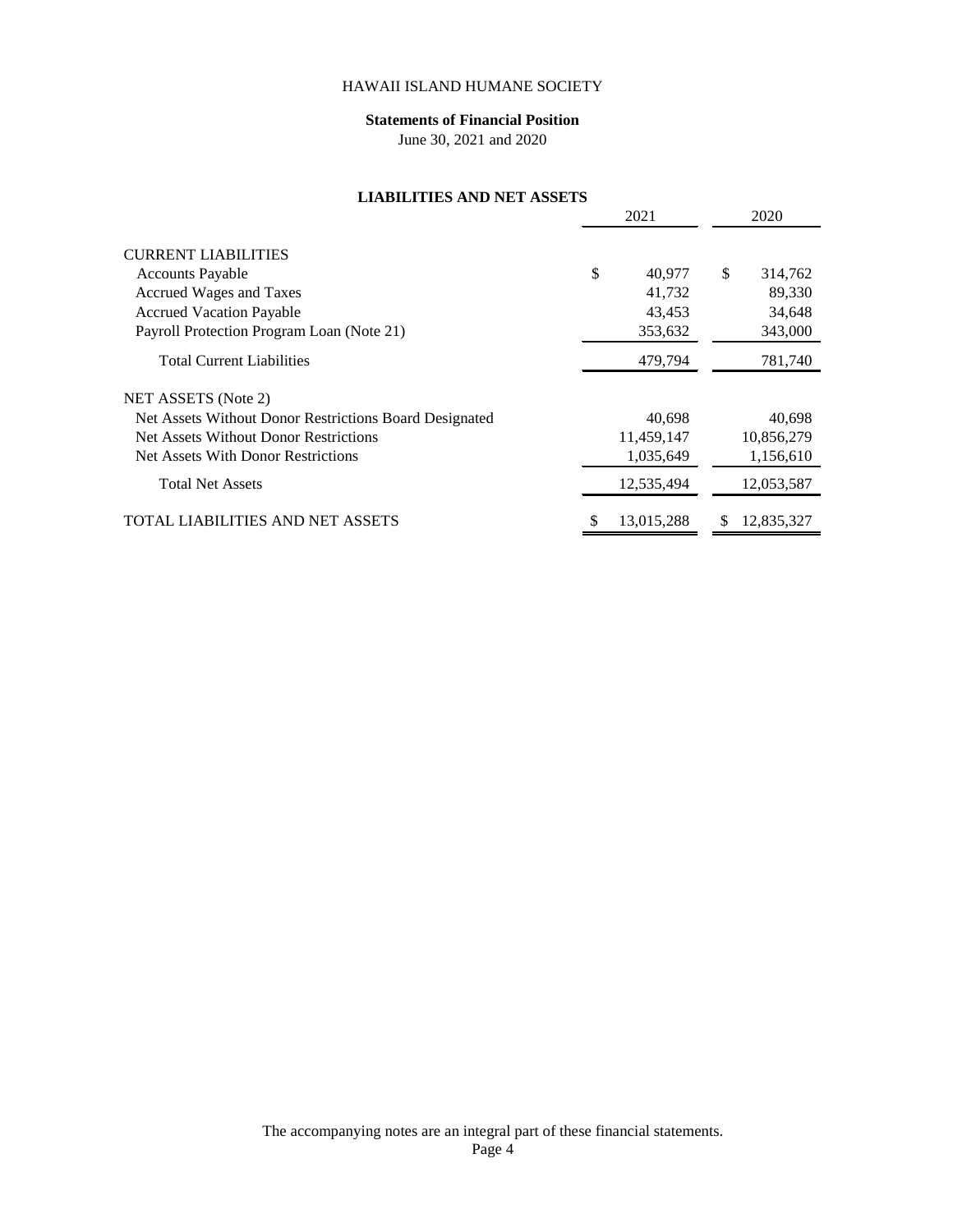#### **Statements of Activities and Changes in Net Assets**

|                                              |    | <b>Without Donor</b> | <b>With Donor Restrictions</b> |             |     | <b>Without Donor</b>     | <b>With Donor Restrictions</b> |               |    |             |           |                |    |              |
|----------------------------------------------|----|----------------------|--------------------------------|-------------|-----|--------------------------|--------------------------------|---------------|----|-------------|-----------|----------------|----|--------------|
|                                              |    | Restrictions         |                                | Temporarily |     | Permanently              | Total 2021                     | Restrictions  |    | Temporarily |           | Permanently    |    | Total 2020   |
| PUBLIC SUPPORT AND REVENUE                   |    |                      |                                |             |     |                          |                                |               |    |             |           |                |    |              |
| Donations                                    | \$ | 616.619              | \$                             | 1,207,519   | \$  |                          | \$<br>1,824,138                | \$<br>349,852 |    | \$5,287,773 | \$        |                | \$ | 5,637,625    |
| Grants                                       |    | 121,400              |                                | 281,361     |     |                          | 402,761                        | 24,650        |    | 40,000      |           |                |    | 64,650       |
| Forgiveness of PPP Loan (Note 21)            |    | 343,000              |                                |             |     |                          | 343,000                        |               |    |             |           |                |    |              |
| County of Hawai'i                            |    | 155,076              |                                |             |     |                          | 155,076                        | 2,026,444     |    |             |           |                |    | 2,026,444    |
| Adoptions                                    |    | 107,258              |                                |             |     | $\overline{\phantom{a}}$ | 107,258                        | 164,256       |    |             |           |                |    | 164,256      |
| Miscellaneous Revenue                        |    | 23,470               |                                |             |     |                          | 23,470                         | 13,598        |    |             |           |                |    | 13,598       |
| Sales (net)                                  |    | 14,224               |                                |             |     |                          | 14,224                         | 13,794        |    |             |           |                |    | 13,794       |
| S/N CAP Coupon Sales (Note 12)               |    | 1,046                |                                |             |     |                          | 1,046                          | 275           |    |             |           |                |    | 275          |
| Fundraising                                  |    |                      |                                |             |     |                          |                                | 71,813        |    |             |           |                |    | 71,813       |
| Donated Rent (Note 7)                        |    |                      |                                |             |     |                          |                                | 25,200        |    |             |           |                |    | 25,200       |
| <b>Humane Shelter Services</b>               |    |                      |                                |             |     |                          |                                | 15,017        |    |             |           |                |    | 15,017       |
| <b>Net Assets Released from Restrictions</b> |    | 1,609,841            |                                | (1,609,841) |     |                          |                                | 4,954,244     |    | (4,954,244) |           |                |    |              |
| <b>Total Public Support and Revenue</b>      |    | 2,991,934            |                                | (120,961)   |     | $\overline{\phantom{a}}$ | 2,870,973                      | 7,659,143     |    | 373,529     |           |                |    | 8,032,672    |
| <b>EXPENSES</b>                              |    |                      |                                |             |     |                          |                                |               |    |             |           |                |    |              |
| Program Expenses                             |    | 2,138,529            |                                |             |     |                          | 2,138,529                      | 2,901,901     |    |             |           |                |    | 2,901,901    |
| Management and General                       |    | 235,952              |                                |             |     |                          | 235,952                        | 305,571       |    |             |           |                |    | 305,571      |
| <b>Fundraising Expenses</b>                  |    | 14,585               |                                |             |     |                          | 14,585                         | 64,864        |    |             |           |                |    | 64,864       |
| <b>Total Expenses</b>                        |    | 2,389,066            |                                |             |     |                          | 2,389,066                      | 3,272,335     |    |             |           |                |    | 3,272,335    |
| <b>CHANGES IN NET ASSETS</b>                 |    | 602,868              | \$.                            | (120,961)   | -\$ |                          | \$<br>481,907                  | 4,386,808     | \$ | 373,529     | $\bullet$ | $\blacksquare$ | \$ | 4,760,337    |
| NET ASSETS, BEGINNING OF YEAR                |    | 10,896,977           |                                | 1,134,236   |     | 22,374                   | 12,053,587                     | 6,510,169     |    | 760,707     |           | 22,374         |    | 7,293,250    |
| NET ASSETS, END OF YEAR                      | S. | 11,499,845           | S.                             | 1,013,275   | \$  | 22,374                   | \$12,535,494                   | 10,896,977    |    | \$1,134,236 | \$.       | 22,374         |    | \$12,053,587 |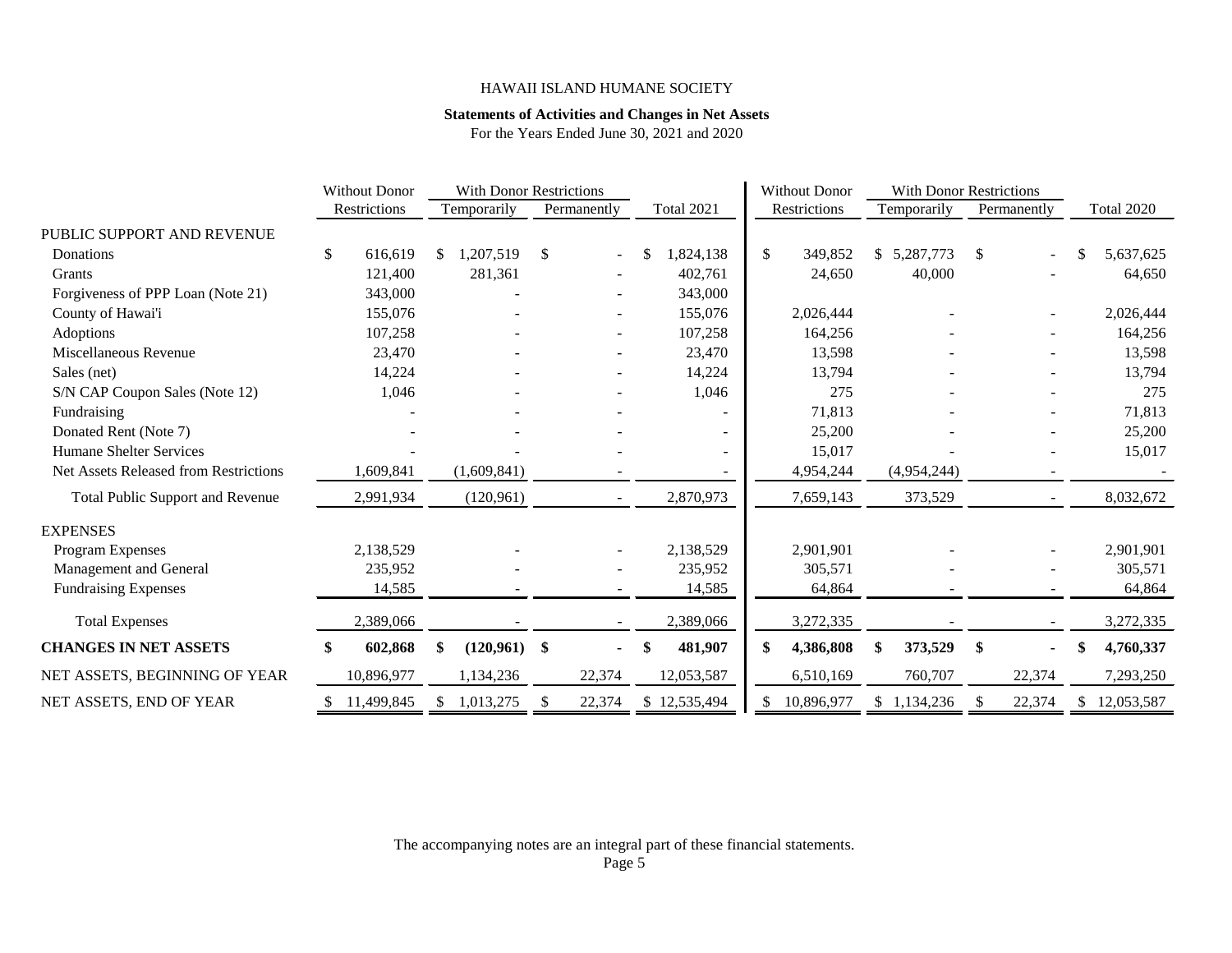#### **Statements of Functional Expenses**

|                                        |                          | <b>Supporting Services</b> |                          |    |                          |    |                          |  |                | <b>Supporting Services</b> |             |               |                          |                |                          |
|----------------------------------------|--------------------------|----------------------------|--------------------------|----|--------------------------|----|--------------------------|--|----------------|----------------------------|-------------|---------------|--------------------------|----------------|--------------------------|
|                                        | Program                  |                            | Management               |    |                          |    |                          |  | Program        |                            | Management  |               |                          |                |                          |
|                                        | Services                 |                            | and General              |    | Fundraising              |    | Total 2021               |  | Services       |                            | and General |               | Fundraising              |                | Total 2020               |
| Salaries and Wages                     | \$<br>776,026            | \$                         | 87,194                   | \$ | 8,719                    | \$ | 871,939                  |  | \$1,271,439    | \$                         | 142,858     | \$            | 14,286                   | $\mathbb{S}^-$ | 1,428,583                |
| Depreciation                           | 341,170                  |                            | $\overline{a}$           |    | L,                       |    | 341,170                  |  | 123,003        |                            |             |               | $\sim$                   |                | 123,003                  |
| <b>Employee Benefits</b>               | 127,216                  |                            | 14,294                   |    | 1,429                    |    | 142,939                  |  | 209,303        |                            | 23,517      |               | 2,352                    |                | 235,172                  |
| <b>Legal and Professional Services</b> | 96,104                   |                            | 33,766                   |    | $\overline{a}$           |    | 129,870                  |  | 108,310        |                            | 38,055      |               |                          |                | 146,365                  |
| Loss on Disposal                       | 126,836                  |                            |                          |    |                          |    | 126,836                  |  | $\overline{a}$ |                            |             |               |                          |                |                          |
| Kennel Supplies, Food and Medicine     | 109,740                  |                            |                          |    | $\overline{a}$           |    | 109,740                  |  | 331,327        |                            |             |               |                          |                | 331,327                  |
| Repairs and Maintenance                | 70,043                   |                            | 37,716                   |    | $\overline{a}$           |    | 107,759                  |  | 62,477         |                            | 33,642      |               |                          |                | 96,119                   |
| Office Supplies                        | 78,004                   |                            | 19,501                   |    | $\overline{a}$           |    | 97,505                   |  | 36,676         |                            | 9,169       |               |                          |                | 45,845                   |
| <b>Payroll Taxes</b>                   | 82,930                   |                            | 9,318                    |    | 932                      |    | 93,180                   |  | 143,512        |                            | 16,125      |               | 1,613                    |                | 161,250                  |
| <b>Utilities</b>                       | 87,289                   |                            | 5,572                    |    |                          |    | 92,861                   |  | 115,446        |                            | 7,369       |               | $\overline{a}$           |                | 122,815                  |
| <b>Surgery Programs and Supplies</b>   | 54,306                   |                            | 5,045                    |    | $\overline{\phantom{0}}$ |    | 59,351                   |  | 116,449        |                            | 10,818      |               | $\overline{\phantom{a}}$ |                | 127,267                  |
| Insurance                              | 48,134                   |                            | 3,072                    |    | $\overline{a}$           |    | 51,206                   |  | 113,301        |                            | 7,232       |               | $\overline{\phantom{a}}$ |                | 120,533                  |
| <b>Adoption Expense</b>                | 38,318                   |                            | $\overline{\phantom{a}}$ |    | $\overline{a}$           |    | 38,318                   |  | 28,885         |                            |             |               | $\overline{a}$           |                | 28,885                   |
| Network Expense                        | 19,605                   |                            | 13,070                   |    |                          |    | 32,675                   |  | 17,152         |                            | 11,435      |               | $\overline{a}$           |                | 28,587                   |
| Advertising (Note 2)                   | 26,544                   |                            | $\overline{\phantom{a}}$ |    |                          |    | 26,544                   |  | 41,776         |                            |             |               | $\overline{a}$           |                | 41,776                   |
| Auto Expense                           | 13,024                   |                            | $\overline{\phantom{a}}$ |    |                          |    | 13,024                   |  | 66,742         |                            |             |               | $\overline{a}$           |                | 66,742                   |
| Other Expenses                         | 9,915                    |                            | 2,177                    |    |                          |    | 12,092                   |  | 4,150          |                            | 911         |               | $\overline{a}$           |                | 5,061                    |
| Meals and Travel                       | 9,385                    |                            | 1,788                    |    |                          |    | 11,173                   |  | 5,744          |                            | 1,094       |               |                          |                | 6,838                    |
| <b>Bank and Credit Card Fees</b>       | 6,894                    |                            | $\overline{\phantom{a}}$ |    | 1,724                    |    | 8,618                    |  | 8,030          |                            |             |               | 2,008                    |                | 10,038                   |
| <b>Bad Debt Expense</b>                | 4,850                    |                            | $\overline{\phantom{a}}$ |    | $\overline{\phantom{0}}$ |    | 4,850                    |  |                |                            |             |               | $\overline{\phantom{a}}$ |                | $\overline{\phantom{a}}$ |
| Rent, including In-kind Rent (Note 7)  | 2,597                    |                            | 1,250                    |    |                          |    | 3,847                    |  | 31,530         |                            | 1,250       |               |                          |                | 32,780                   |
| Cost of Goods Sold                     | 3,719                    |                            |                          |    | $\overline{\phantom{a}}$ |    | 3,719                    |  |                |                            |             |               |                          |                |                          |
| Postage and Freight                    | 1,212                    |                            | 1,155                    |    | 520                      |    | 2,887                    |  | 796            |                            | 758         |               | 341                      |                | 1,895                    |
| Animal Control Equipment               | 2,429                    |                            |                          |    |                          |    | 2,429                    |  | 4,325          |                            |             |               |                          |                | 4,325                    |
| Dues, Licenses, Subscriptions          | 1,371                    |                            | 1,034                    |    |                          |    | 2,405                    |  | 879            |                            | 663         |               |                          |                | 1,542                    |
| <b>Fundraising Expense</b>             | $\overline{\phantom{a}}$ |                            |                          |    | 1,080                    |    | 1,080                    |  |                |                            |             |               | 40,754                   |                | 40,754                   |
| General Excise Tax and Other Taxes     | 451                      |                            |                          |    | 159                      |    | 610                      |  | 9,573          |                            |             |               | 3,363                    |                | 12,936                   |
| Printing                               | 417                      |                            |                          |    | 22                       |    | 439                      |  | 2,811          |                            |             |               | 148                      |                | 2,959                    |
| Veterinary Care and Evidence Animals   |                          |                            |                          |    |                          |    | $\overline{\phantom{a}}$ |  | 24,100         |                            |             |               | $\overline{\phantom{a}}$ |                | 24,100                   |
| <b>Animal Disposal</b>                 |                          |                            |                          |    |                          |    | $\blacksquare$           |  | 19,393         |                            |             |               | $\overline{\phantom{a}}$ |                | 19,393                   |
| Uniforms                               |                          |                            |                          |    |                          |    | $\overline{\phantom{a}}$ |  | 3,033          |                            |             |               |                          |                | 3,033                    |
| <b>Staff Meeting and Training</b>      |                          |                            |                          |    |                          |    | $\overline{\phantom{a}}$ |  | 1,737          |                            | 675         |               |                          |                | 2,412                    |
| <b>TOTAL EXPENSES</b>                  | \$2,138,529              | \$                         | 235,952                  | \$ | 14,585                   |    | \$2,389,066              |  | \$ 2,901,900   | S.                         | 305,571     | <sup>\$</sup> | 64,864                   |                | \$3,272,335              |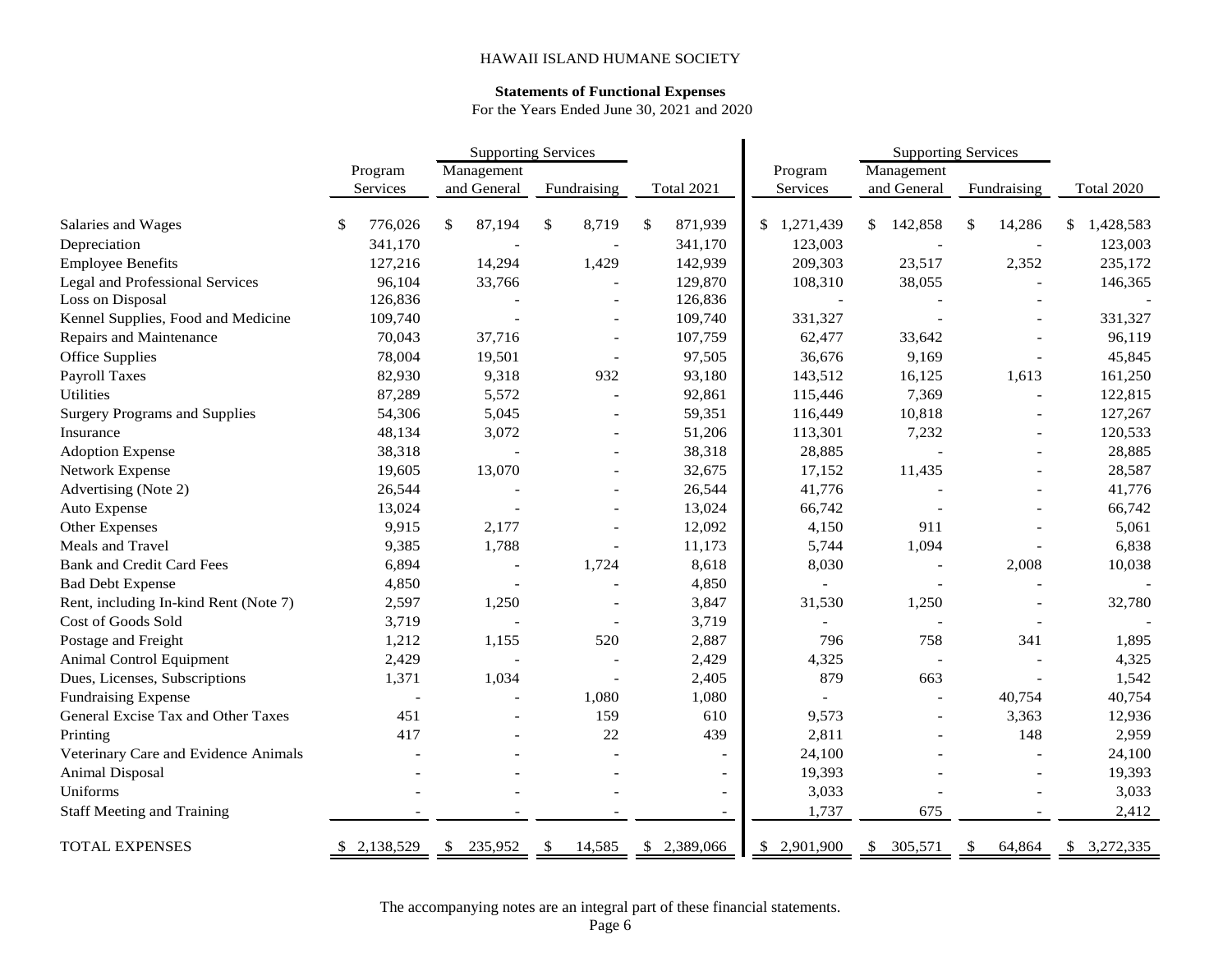#### **Statements of Cash Flows**

|                                                                           | 2021            | 2020            |
|---------------------------------------------------------------------------|-----------------|-----------------|
| CASH FLOWS FROM OPERATING ACTIVITIES                                      |                 |                 |
| Hawai'i County Funding                                                    | \$<br>155,076   | \$<br>2,026,444 |
| Retail Sales and Services to Public                                       | 148,700         | 252,250         |
| Grants                                                                    | 402,761         | 71,813          |
| S/N CAP Coupon Sales                                                      |                 | 275             |
| Foundations and Other Donations                                           | 1,830,138       | 5,637,625       |
| <b>Interest Income</b>                                                    |                 | 12,587          |
| Other Cash Received                                                       |                 | 1,283           |
| Cash Paid to Employees and Vendors                                        | (2,260,054)     | (3,279,531)     |
| Net Cash Provided by Operating Activities (Note 19)                       | 276,621         | 4,722,746       |
| CASH FLOWS FROM INVESTING ACTIVITIES                                      |                 |                 |
| Proceeds (Purchases) from Investments                                     | 24,672          | (272)           |
| Proceeds from Asset Sale                                                  | 8,800           |                 |
| Cash Used to Purchase Property and Equipment                              | (28, 583)       | (7, 478)        |
| Cash Used for Construction in Process                                     | (1,094,838)     | (4,685,653)     |
| Net Cash Used by Investing Activities                                     | (1,089,949)     | (4,693,403)     |
| CASH FLOWS FROM FINANCING ACTIVITIES                                      |                 |                 |
| Proceeds from Payroll Protection Program Loan (Note 21)                   | 353,632         | 343,000         |
| Net Cash Provided by Financing Activities                                 | 353,632         | 343,000         |
| Net (Decrease) Increase in Cash, Cash Equivalents,<br>and Restricted Cash | (459, 696)      | 372,343         |
| CASH BALANCE, CASH EQUIVALENTS BEGINNING OF YEAR                          | 1,952,707       | 1,580,364       |
| CASH BALANCE, CASH EQUIVALENTS END OF YEAR                                | \$<br>1,493,011 | \$<br>1,952,707 |
| Supplemental Non-Cash Investing Activities                                |                 |                 |
| Construction in Progress in Accounts Payable                              | \$<br>3,354     | \$<br>208,584   |
| Paycheck Protection Plan Forgiveness (Note 21)                            | \$<br>343,000   | \$              |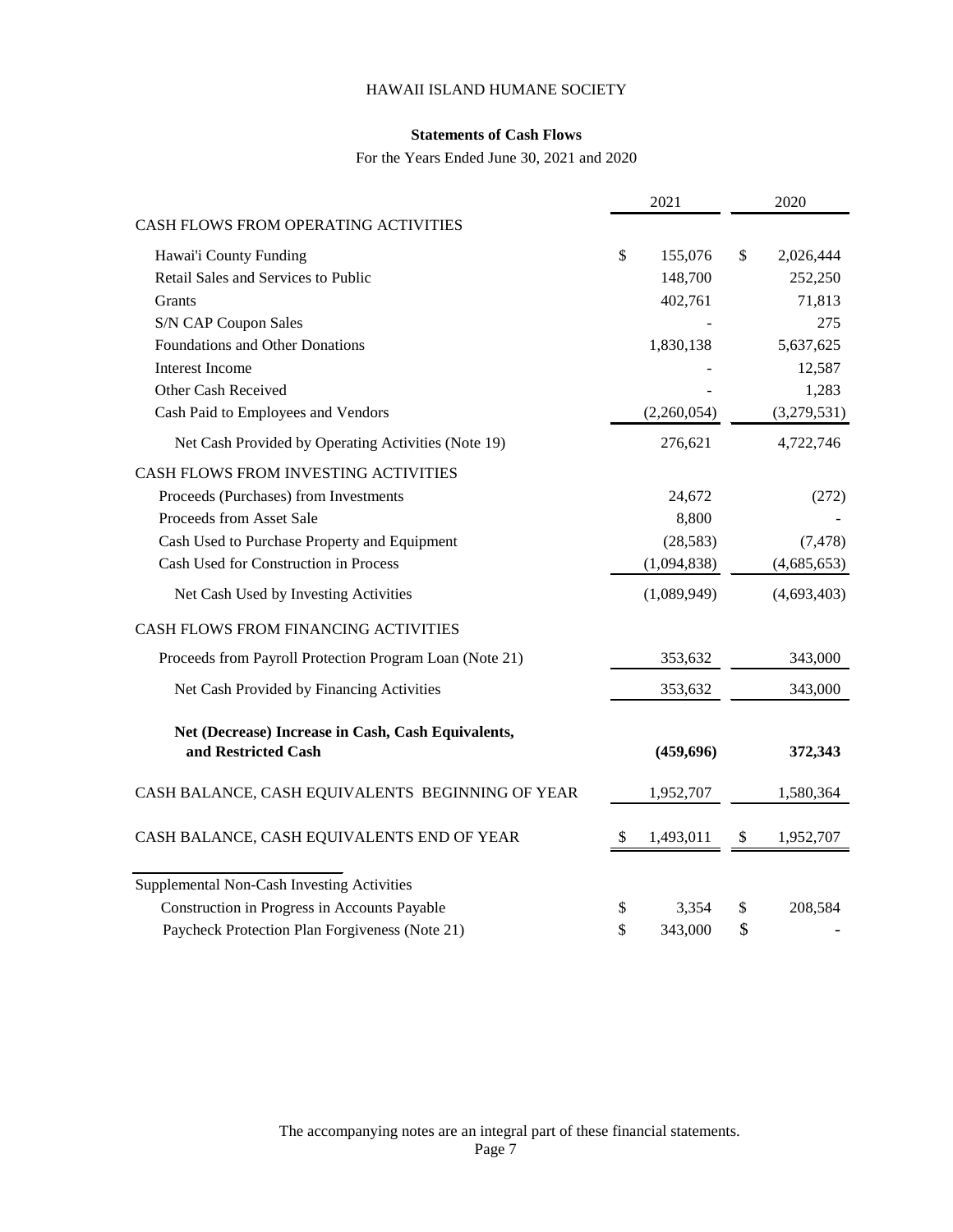Supplementary Information

#### **Schedules of County Program Activities**

|                                                             |                 | 2021           |                 | 2020            |                |                 |  |  |  |
|-------------------------------------------------------------|-----------------|----------------|-----------------|-----------------|----------------|-----------------|--|--|--|
|                                                             | Animal          | S/N            |                 | Animal          | S/N            |                 |  |  |  |
|                                                             | Control         | CAP            | Total           | Control         | CAP            | Total           |  |  |  |
| Receipts:                                                   |                 |                |                 |                 |                |                 |  |  |  |
| County of Hawai'i Contracted Funds<br>Gain on Sale of Asset | 155,075<br>\$   | \$<br>1,046    | \$<br>156,121   | \$<br>1,860,900 | \$165,544      | \$2,026,444     |  |  |  |
| <b>Total Receipts</b>                                       | 155,075         | 1,046          | 156,121         | 1,860,900       | 165,544        | 2,026,444       |  |  |  |
| <b>Operating Expenses</b>                                   |                 |                |                 |                 |                |                 |  |  |  |
| Salaries and Wages                                          | 112,021         |                | 112,021         | 992,258         |                | 992,258         |  |  |  |
| <b>Employee Benefits</b>                                    | 13,044          |                | 13,044          | 166,189         |                | 166,189         |  |  |  |
| <b>Payroll Taxes</b>                                        | 11,775          |                | 11,775          | 152,648         | $\overline{a}$ | 152,648         |  |  |  |
| Animal Control Equipment                                    | 8,358           | $\overline{a}$ | 8,358           | 875             | L,             | 875             |  |  |  |
| <b>Utilities</b>                                            | 8,332           |                | 8,332           | 85,548          | $\overline{a}$ | 85,548          |  |  |  |
| Office Equipment and Rentals                                | 5,918           |                | 5,918           | 8,822           |                | 8,822           |  |  |  |
| Legal and Professional Services                             | 4,967           |                | 4,967           | 20,735          |                | 20,735          |  |  |  |
| Insurance                                                   | 4,268           |                | 4,268           | 73,489          |                | 73,489          |  |  |  |
| Animal Disposal                                             | 3,737           |                | 3,737           | 21,371          |                | 21,371          |  |  |  |
| Auto Expense                                                | 3,465           |                | 3,465           | 64,189          |                | 64,189          |  |  |  |
| Repairs and Maintenance                                     | 3,346           |                | 3,346           | 43,511          |                | 43,511          |  |  |  |
| Advertising                                                 | 1,615           |                | 1,615           | 19,664          |                | 19,664          |  |  |  |
| Network Expense                                             | 1,275           |                | 1,275           | 10,653          |                | 10,653          |  |  |  |
| Miscellaneous                                               | 1,045           |                | 1,045           | 174             |                | 174             |  |  |  |
| Rent                                                        | 295             |                | 295             | 886             |                | 886             |  |  |  |
| Office Supplies                                             | 265             |                | 265             | 7,906           |                | 7,906           |  |  |  |
| <b>Bank and Credit Card Fees</b>                            | 180             |                | 180             | 2,440           | $\overline{a}$ | 2,440           |  |  |  |
| Kennel Supplies, Food and Medicine                          |                 |                |                 | 201,354         | $\overline{a}$ | 201,354         |  |  |  |
| Surgery Programs and Supplies (Note 12)                     |                 |                | $\overline{a}$  | $\overline{a}$  | 135,452        | 135,452         |  |  |  |
| <b>Outside Services/Contract Labor</b>                      |                 |                |                 | 57,126          |                | 57,126          |  |  |  |
| Travel and Mileage                                          |                 |                |                 | 4,175           |                | 4,175           |  |  |  |
| Uniforms                                                    |                 |                |                 | 2,469           |                | 2,469           |  |  |  |
| <b>Staff Meeting and Training</b>                           |                 |                |                 | 2,130           |                | 2,130           |  |  |  |
| Postage and Freight                                         |                 |                |                 | 1,013           |                | 1,013           |  |  |  |
| Veterinary Care and Evidence Animals                        |                 |                |                 | 272             |                | 272             |  |  |  |
| Dues, Licenses, Subs, Taxes                                 |                 |                |                 | 255             |                | 255             |  |  |  |
| <b>Total Operating Expenses</b>                             | 183,906         | $\overline{a}$ | 183,906         | 1,940,151       | 135,452        | 2,075,603       |  |  |  |
| <b>Capital Lease Payments</b>                               |                 |                |                 |                 |                |                 |  |  |  |
| <b>Fixed Assets Purchased</b>                               |                 |                |                 |                 |                |                 |  |  |  |
| Excess Receipts Over (Under) Disbursements                  | \$<br>(28, 831) | \$<br>1,046    | \$<br>(27, 785) | \$<br>(79, 251) | \$<br>30,092   | \$<br>(49, 159) |  |  |  |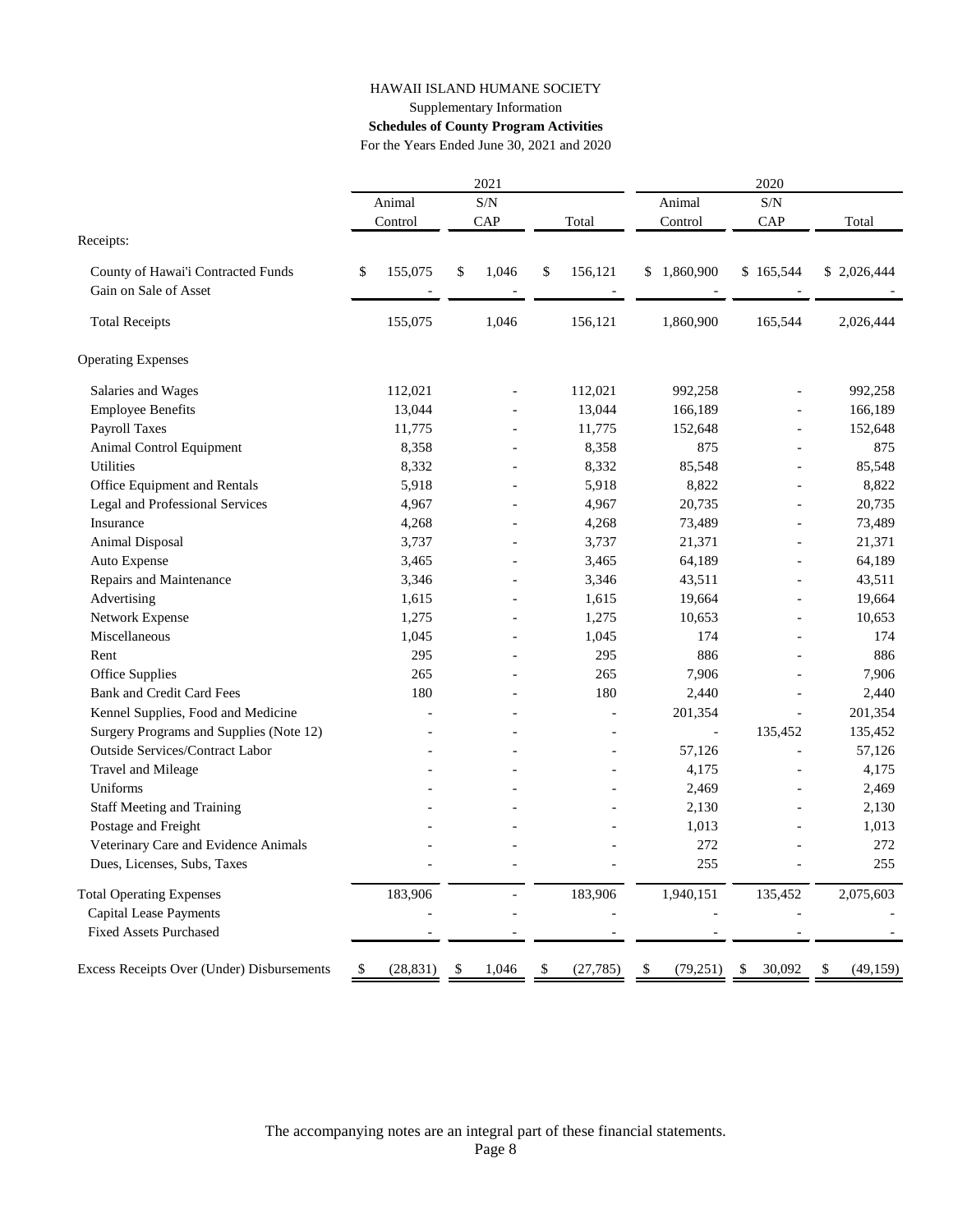Notes to the Financial Statements June 30, 2021 and 2020

#### Note 1. ORGANIZATION

The Hawaii Island Humane Society is a nonprofit Organization (the Organization) incorporated under the laws of the State of Hawai'i on May 10, 1962. The Hawaii Island Humane Society is organized to prevent cruelty to animals, to eliminate pet overpopulation, and to enhance the bond between humans and animals.

The Hawaii Island Humane Society was responsible for carrying out animal control for the County of Hawai'i, for the entire island of Hawai'i through July 2020. They maintain shelters in three island locations: Kona, Kea'au, and Waimea.

## Note 2. SUMMARY OF SIGNIFICANT ACCOUNTING POLICIES

*Method of Accounting:* The Organization uses the accrual method of accounting for financial statement reporting according to generally accepted accounting principles in the United States of America. Under this method of accounting, revenue is recognized when earned rather than when received, and expenses are recognized when incurred rather than when paid.

*Revenue Recognition:* Contributions and donations revenue is recognized when the gift is received. For grants, revenue is recognized as the applicable requirements are fulfilled. Contributions received are recorded either "With Donor Restrictions" or "Without Donor Restrictions". Grants and other contributions of cash are reported as having donor restrictions if they are received with donor stipulations that limit the use of the donated assets. Unconditional promises to give within the next year are reflected as current promises to give and are recorded at their net realizable value.

*Cost of Goods Sold:* Cost of goods sold consists of the cost of inventory merchandise purchased for resale that has been sold. The cost of goods sold for fiscal years ending June 30, 2021 and 2020, were \$3,719 and \$-0-, respectively.

*Use of Estimates:* The preparation of financial statements in conformity with accounting principles generally accepted in the United States of America requires management to make estimates and assumptions that affect certain reported amounts and disclosures. Accordingly, actual results could differ from those estimates.

*Property and Equipment:* The Organization capitalizes all furniture and equipment with a useful life greater than one year and a cost greater than \$2,500. Property and equipment are stated at cost or if donated, at the approximate fair value at the date of donation. Depreciation is computed using the straight-line method over the assets estimated useful lives.

The Organization has purchased various fixed assets with County of Hawaii grant funds. As a result, these assets revert back to the grantor upon discontinuance of their intended purposes. On July 31, 2020, the Organization discontinued providing services to the County of Hawaii and returned the fixed assets purchased with grant funds.

*Retail Inventory:* Retail inventory is stated at cost. Cost is determined using the first-in, first-out (FIFO) method.

*Advertising:* The Organization's advertising expenses are related to fundraising activities and program services. There was a total of \$26,544 and \$41,776 in advertising costs for the years ended June 30, 2021 and 2020, respectively. It is considered a direct expense not incurring measurable future benefit. Advertising costs are expensed as incurred.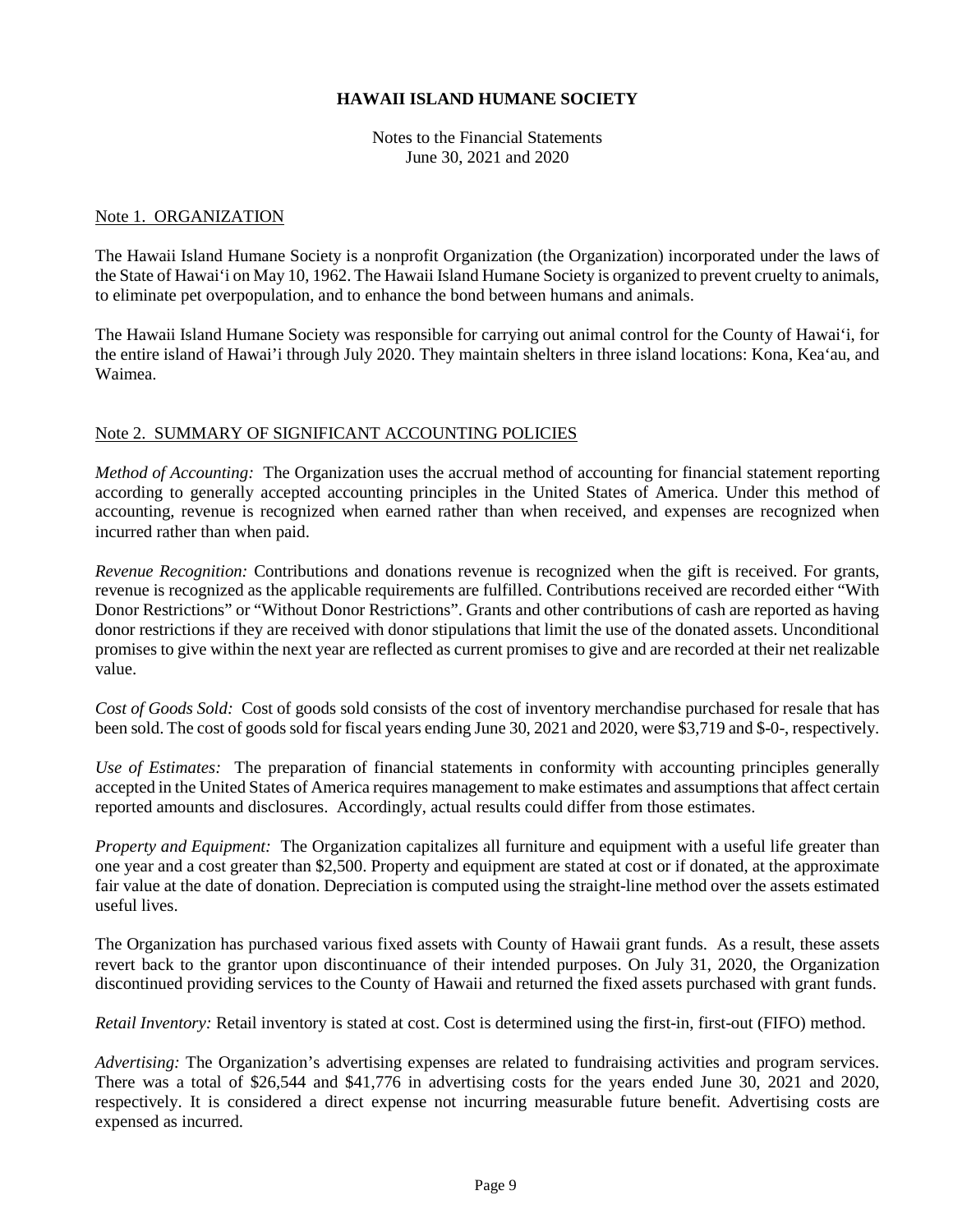Notes to the Financial Statements June 30, 2021 and 2020

## Note 2. SUMMARY OF SIGNIFICANT ACCOUNTING POLICIES - *continued*

*Cash and Cash Equivalents and Concentration of Risk:* For the purpose of the statement of cash flows, the Organization considers all cash and other highly liquid investments with initial maturities of three months or less to be cash equivalents. Interest income on the certificates of deposit is recorded as income when earned. Cash and equivalents exclude cash restricted for the endowment fund. The Organization maintains cash balances at financial institutions that may at times exceed the FDIC insured limits. Management acknowledges the possibility of risk in this arrangement; however, the size and longevity of the depository institutions minimizes such risk. The following is a summary of deposits as of June 30:

|                                                                 | 2021 |                      |               | 2020                 |
|-----------------------------------------------------------------|------|----------------------|---------------|----------------------|
| <b>Fully Insured Deposits</b><br>Uninsured and Uncollateralized |      | 386.398<br>1,106,613 | <sup>\$</sup> | 853,101<br>1,099,605 |
|                                                                 |      | 1,493,011            |               | \$ 1,952,707         |

*Net Assets*: Net assets, revenues, gains and losses are classified based on the existence of or absence of donor- or grantor-imposed restrictions. Accordingly, net assets and changes therein are classified and reported as follows:

*Net assets without donor restrictions*: Net assets without donor restrictions include all resources that are not subject to donor-imposed stipulations or contributions with donor-imposed restrictions that are met during the same year as the contribution is made. Net assets without donor restrictions denoted as property and equipment represent equity in such property and equipment. The Board of Directors has selected certain net assets without donor restrictions to be identified as Board Designated net assets for the Capital Campaign. Board Designated Net Assets at June 30, 2021 and 2020, was \$40,698 for both years.

*Net assets with donor restrictions:* Net assets with donor restrictions include the permanently restricted net assets. Net assets with donor restriction-permanent restriction are endowment funds restricted in perpetuity to continue the purpose of the Organization. Income generated by these assets can be used for activities as specified by the donor. At June 30, 2021 and 2020, permanently restricted net assets consisted of \$22,374 for the Spay/Neuter (S/N) program.

The Uniform Prudent Management of Institutional Funds Act (UPMIFA) applies to nonprofit organizations in Hawai'i. UPMIFA updates the prudence standard for the management and investment of charitable funds, and it amends the provisions governing the release and modification of restrictions on charitable funds. Management has evaluated the provisions of the standard and has concluded that the adoption of UPMIFA in fiscal year 2021 and 2020, did not have a significant effect on the Organization's financial statements.

Net assets with donor restriction represent restricted grants and funds received from foundations and donors for which the restrictions had not yet been fulfilled. The net assets donor restrictions consisted of the following at June 30: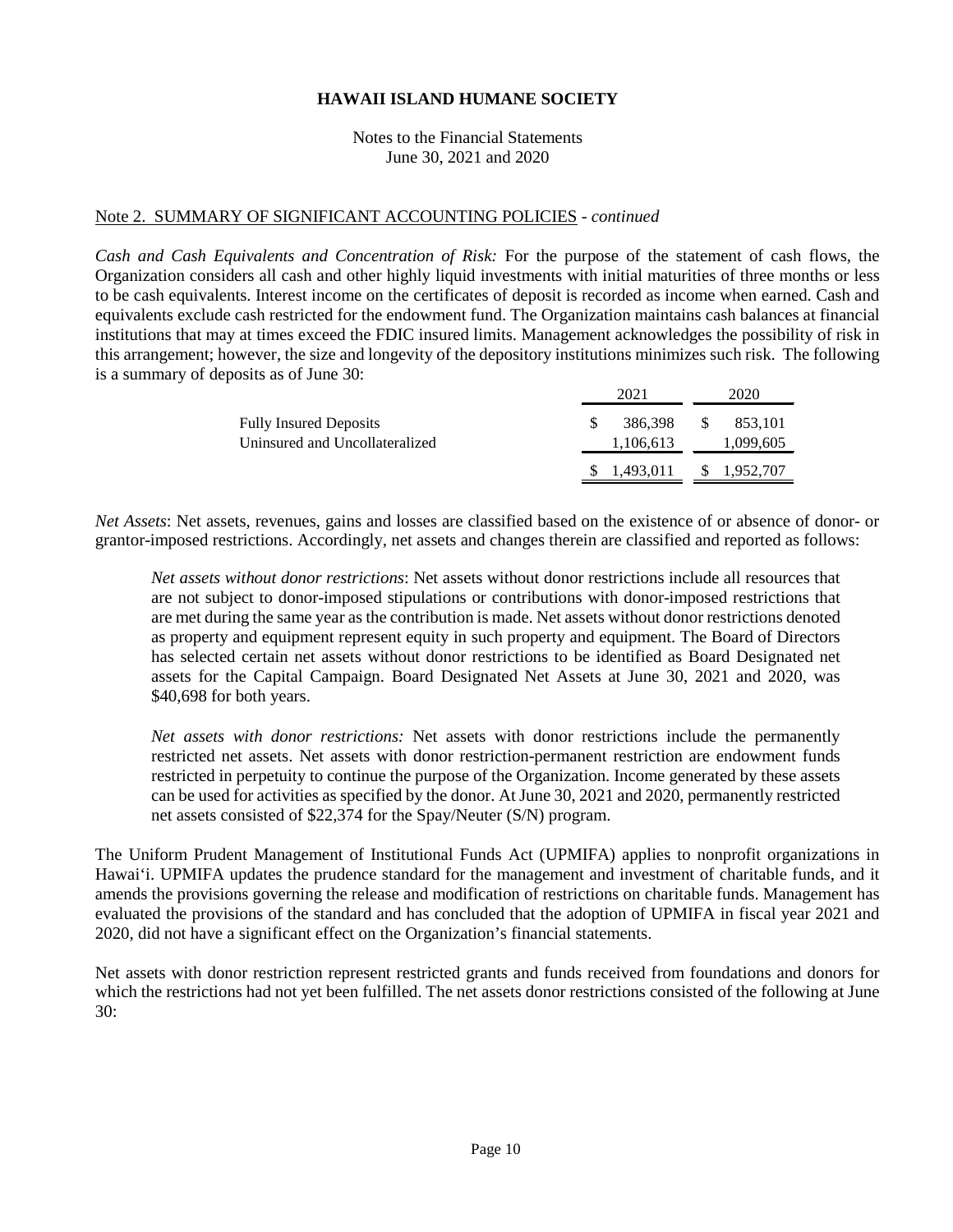## Notes to the Financial Statements June 30, 2021 and 2020

## Note 2. SUMMARY OF SIGNIFICANT ACCOUNTING POLICIES - *continued*

|                                  | 2021 |           | 2020          |
|----------------------------------|------|-----------|---------------|
| Capital Campaign                 | \$   | 591,091   | \$<br>633,678 |
| Mobile Spay/Neuter               |      | 83,609    | 133,900       |
| Purchase of Equipment            |      | 82,967    |               |
| Spay/Neuter                      |      | 57,225    | 36,222        |
| Kea'au Kennels                   |      | 51,234    | 89,766        |
| <b>Second Chance</b>             |      | 44,630    | 60,522        |
| Disaster Relief Lava Flow        |      | 27,448    | 27,448        |
| Equine Fund                      |      | 19,656    | 19,656        |
| Michi Haga                       |      | 18,369    | 19,019        |
| <b>Community Veterinary Care</b> |      | 14,013    |               |
| Life Saving                      |      | 11,289    | 39,986        |
| Education                        |      | 4,037     | 5,362         |
| Kona Designated                  |      | 3,148     |               |
| COVID-19                         |      | 3,088     | 16,006        |
| Volunteer and Foster Program     |      | 1,073     |               |
| Kona Kennels                     |      | 398       | 540           |
| Katie Fund                       |      |           | 47,649        |
| Waimea Kennels                   |      |           | 4,482         |
| Total                            |      | 1,013,275 | 1,134,236     |

## Note 3. RECLASSIFICATION

Certain reclassifications have been made to prior year's financial statements to conform to the current year presentation. These reclassifications had no effect on previously reported net assets.

#### Note 4. INVESTMENTS

*Investments:* The Organization has implemented *FASB ASC 820-10-50-1* which establishes a fair value hierarchy for inputs used in measuring fair market value that maximizes the use of observable inputs, and minimizes the use of unobservable inputs by requiring that the most observable inputs be used when available. Observable inputs are those that market participants would use in pricing the asset or liability based on the best information available in the circumstances. This fair value hierarchy consists of three broad levels.

- Level 1 inputs consist of unadjusted quoted prices in active markets such as stock exchanges for identical assets and have the highest priority.
- Level 2 inputs consist of significant other observable inputs such as quoted prices for similar assets and liabilities in active markets, and inputs that are observable for the asset and liability, either directly or indirectly, for substantially the full term of the financial instrument.
- Level 3 inputs consist of significant unobservable inputs and include situations where there is little, if any, market activity for the investment. The inputs require significant judgment or estimates, such as those associated with discounted cash flow methodologies and appraisals.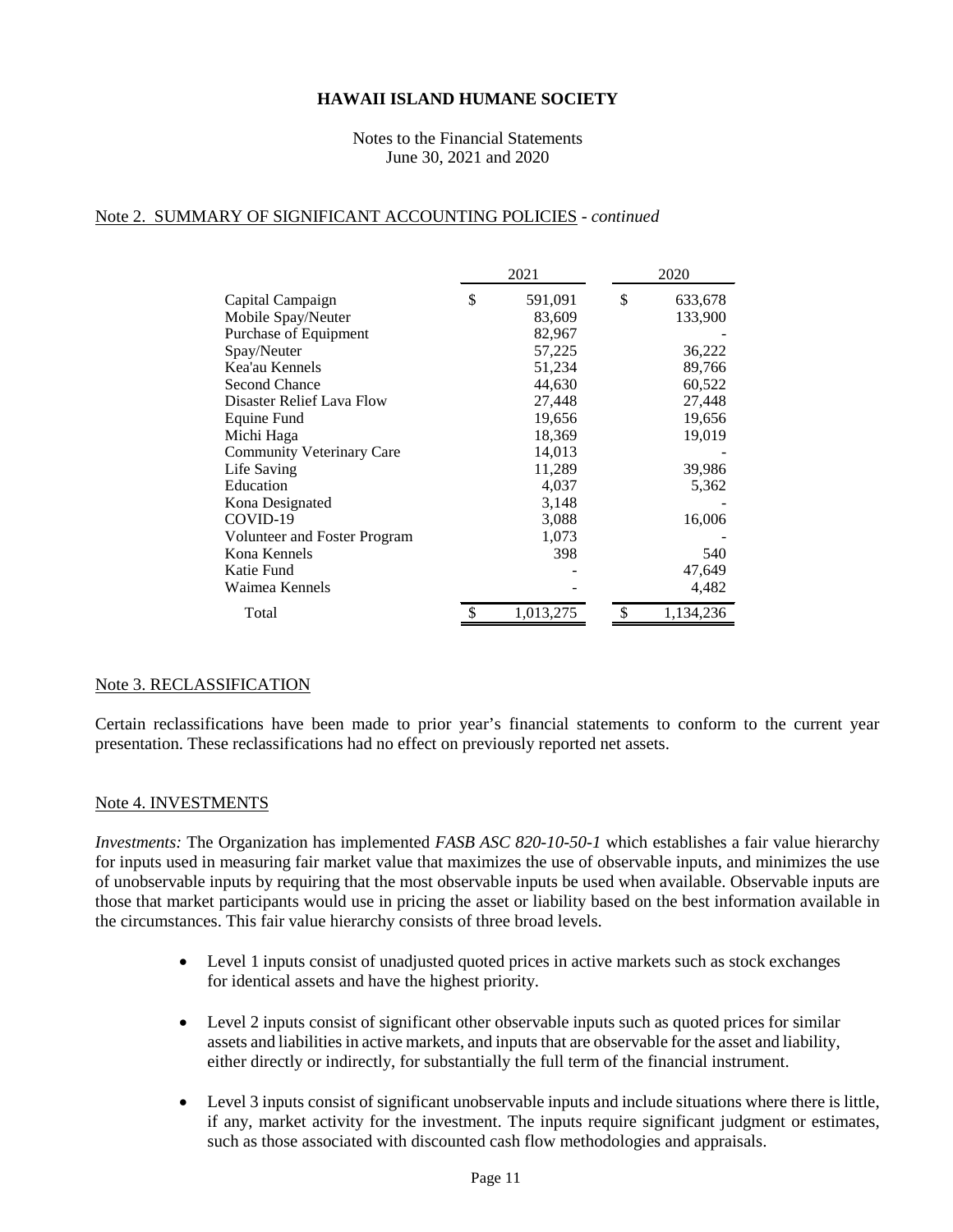Notes to the Financial Statements June 30, 2021 and 2020

#### Note 4. INVESTMENTS - *continued*

Fair values of assets measured on a recurring basis are as follows, there are no liabilities or other assets measured at fair value on a recurring or non-recurring basis.

| Assets                 | Total 2021 |        |                                  | <b>Quoted Prices:</b><br>Level 1 | Significant<br>Other Inputs:<br>Level 2 |  |                                                   | Significant Non-<br>Observable<br>Inputs: Level 3 |
|------------------------|------------|--------|----------------------------------|----------------------------------|-----------------------------------------|--|---------------------------------------------------|---------------------------------------------------|
| Certificate of Deposit | \$         |        | \$                               |                                  | \$                                      |  | \$                                                |                                                   |
| Total                  |            |        |                                  |                                  | \$                                      |  |                                                   |                                                   |
| Assets                 | Total 2020 |        | <b>Ouoted Prices:</b><br>Level 1 |                                  | Significant<br>Other Inputs:<br>Level 2 |  | Significant Non-<br>Observable<br>Inputs: Level 3 |                                                   |
| Certificate of Deposit | \$.        | 24,672 | \$                               | 24,672                           | \$                                      |  | \$                                                |                                                   |
| Total                  |            | 24,672 | \$                               | 24,672                           | \$                                      |  |                                                   |                                                   |

## Note 5. LEASES

The Organization had a cancellable lease to rent space from Parker Ranch for the Waimea facilities, which concluded December 2020 and was not renewed.

In June 2015, a copier lease was transferred to a new non-cancelable lease with monthly payments of \$384 that expires May 1<sup>st</sup>, 2022. The future lease expense for the copier at June 30, 2022 is \$853.

## Note 6. FUNCTIONAL EXPENSES

The Organization allocates expenses on a functional basis among three categories: direct program services, fundraising, and management and general. Expenses are allocated to the program and supporting services benefited. Expense allocations are generally computed based on the number of employees or contractors performing program or administrative functions.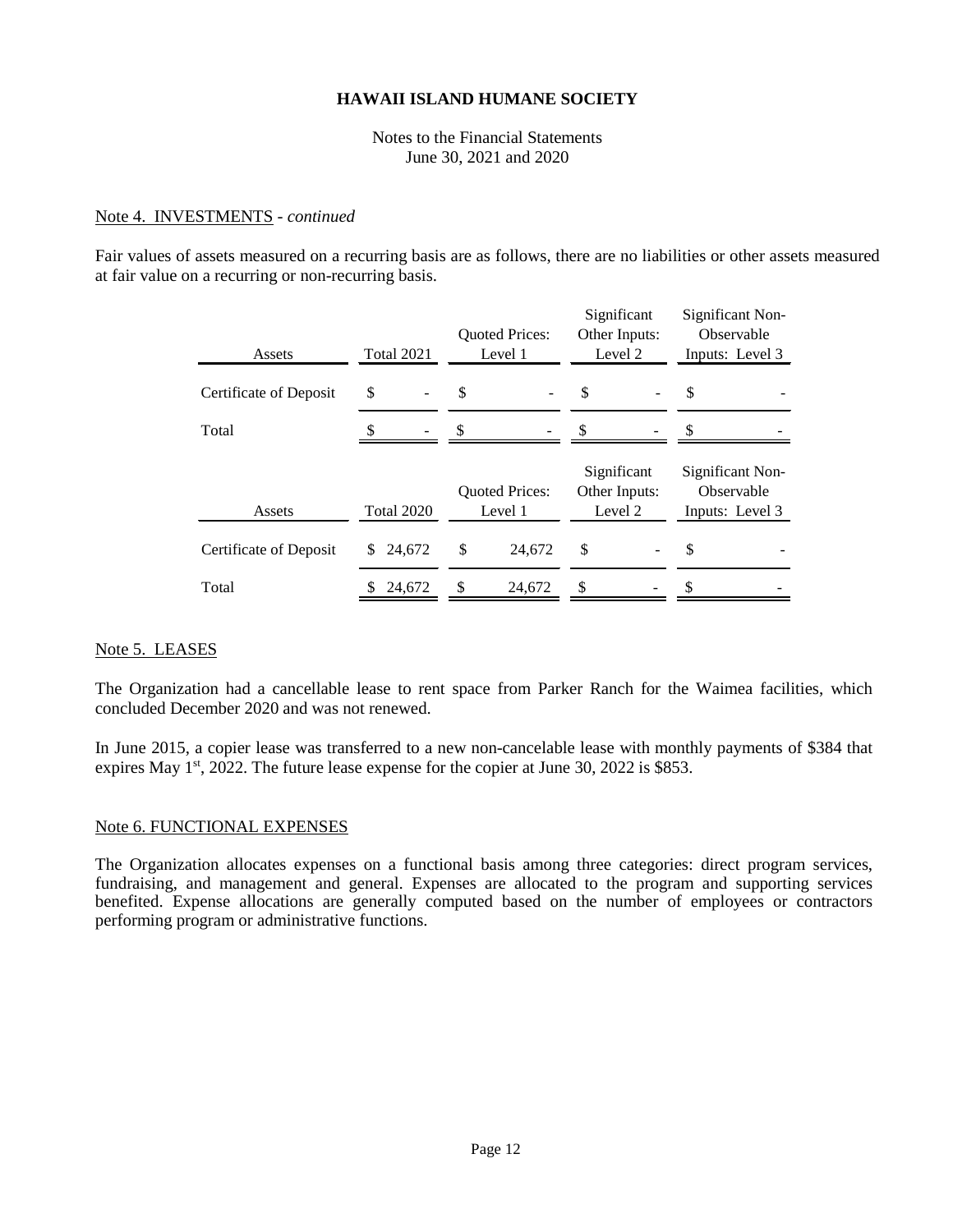Notes to the Financial Statements June 30, 2021 and 2020

#### Note 7. IN-KIND DONATIONS

*Donated Services*: Under *FASB ASC 958*, contributions of donated services that create or enhance non-financial assets or that require specialized skills, and are provided by individuals possessing those skills, and would typically need to be purchased if not provided by donation, are recorded at their fair values in the period received. A number of volunteers have donated significant amounts of their time however no objective basis is available to measure the value of these services.

In September 2020, the FASB issued ASU 2020-07, Not-for-Profit Entities *(Topic 985): Presentation and Disclosures by Not-for-Profit Entities for Contributed Nonfinancial Assets*, effective for annual periods beginning after June 15, 2021 with early application permitted. The provisions are effective for the Organization's fiscal year ending June 30, 2022. Management is currently evaluating the impact that the adoption of these provisions will have on the financial statements.

*In-kind Rent*: The building and land on which the previous Kona shelter was located belonged to the County of Hawai'i. The County provided the site at no cost to the Organization pursuant to an agreement that was cancelled as of July 31, 2020. The annual estimated value of the donated rent from the County of Hawai'i was \$101 and \$25,200 at June 30, 2021 and 2020, respectively.

#### Note 8. NEW ACCOUNTING PRONOUNCEMENTS

The Organization has adopted Accounting Standards Update (ASU) No. 2014-09 - *Revenue from Contracts with Customers (Topic 606)*, as amended, as management believes the standard improves the usefulness and understandability of the Organization's financial reporting. Analysis of various provisions of this standard resulted in no significant changes in the way the Organization recognizes revenue, and therefore no changes to the previously issued audited financial statements were required on a retrospective basis. The presentation and disclosures of revenue have been enhanced in accordance with the standard.

The Organization has adopted ASU 2018-08, *Clarifying the Scope and the Accounting Guidance for Contributions Received and Contributions Made*. This standard assists entities in evaluating whether transactions should be accounted for as contributions or exchange transactions and determining whether a contribution is conditional. There is no change in net assets in connection with the implementation of ASU 2018-08.

#### Note 9. RETIREMENT PLAN

The Hawaii Island Humane Society maintains an IRA retirement plan for all eligible employees whereby the Organization contributes 5% of each eligible employee's wages. Employees are considered eligible after they have been employed by the Organization for at least two years. For the years ending June 30, 2021 and 2020, the retirement plan expenses totaled \$18,311 and \$26,024, respectively.

## Note 10. S/N COUPON LIABILITY

Due to the onset of COVID-19, no S/N coupons, which are redeemable for 90 days, were issued after March 2020, and the program concluded in July 2020, therefore no associated liability was recognized at June 30, 2021 and 2020.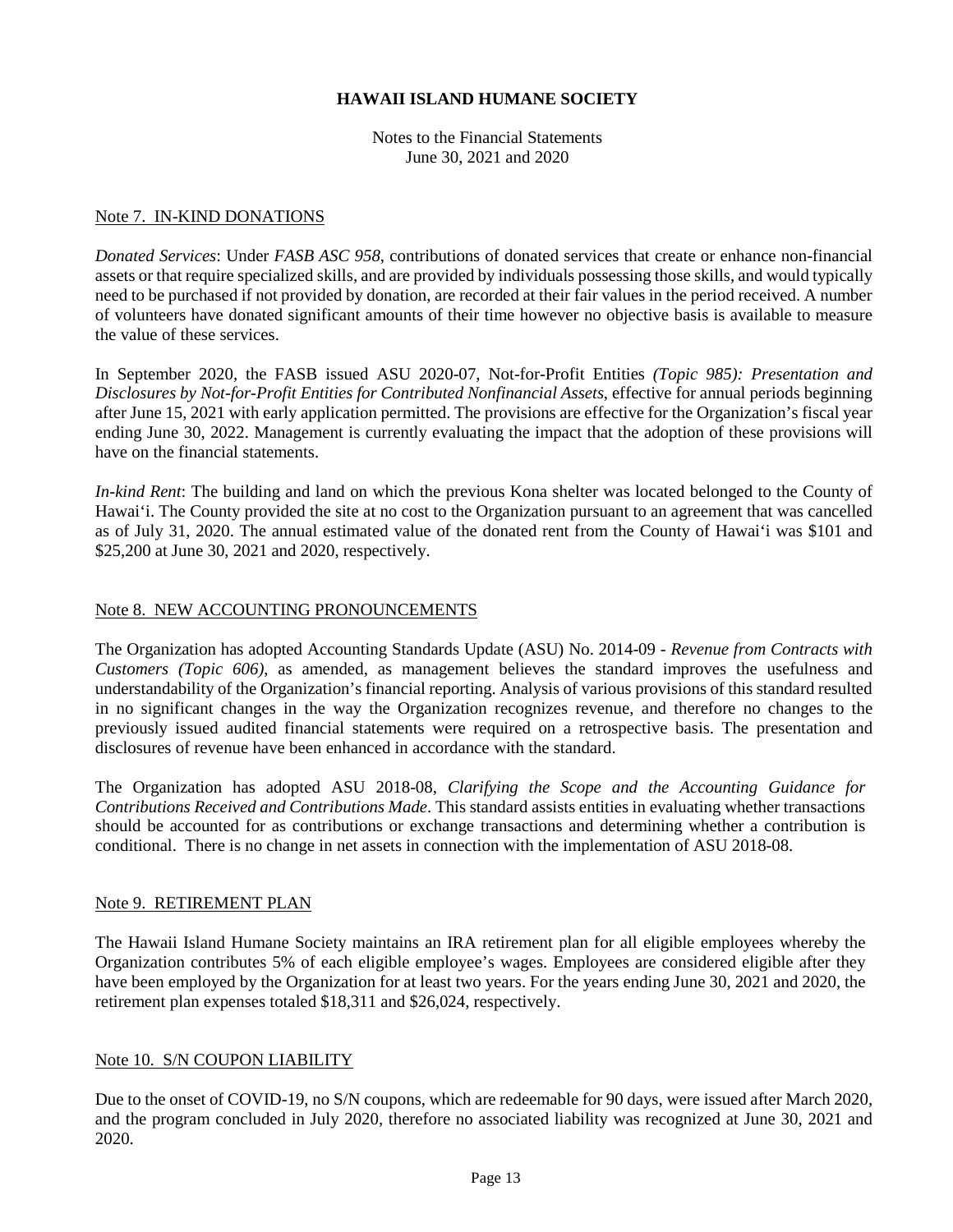Notes to the Financial Statements June 30, 2021 and 2020

#### Note 11. LIQUIDITY AND AVAILABILITY OF FINANCIAL ASSETS

Management's policy is to structure its financial assets to be available as its general expenditures, liabilities and other obligations come due.

| Financial Assets at June 30, 2021                  | 1,493,011   |
|----------------------------------------------------|-------------|
| Less those unavailable for general expenditures:   |             |
| Donor permanently restricted in perpetuity         | (22, 374)   |
| Donor restricted with time or purpose restrictions | (1,013,275) |
| Financial assets available to meet cash needs for  |             |
| general expenditures within one year               | 457,362     |

#### Note 12. SPAY/NEUTER PROGRAM

The Organization sells coupons that enable the patron to take their animal to a participating veterinarian for spay/neuter services. As a service to the community, the veterinarian has agreed to perform these services at a reduced rate which is the price that the client paid for the coupon. The veterinarian accepts the coupon as payment for the spay/neuter services that has been performed, and then bills the Hawaii Island Humane Society for payment of these services.

The veterinarian employed at the Organization also performs spay/neuter services accepting the Free Coupon as payment. The Organization incurs these costs in compensation to the veterinarian as well as related payroll taxes and benefits.

The Organization also provided coupons free of charge under the County of Hawai'i S/N program.

#### Note 13. INCOME TAXES

The Organization is exempt from Federal income taxes under *Section 501(c)(3)* of the Internal Revenue Code, and also from State of Hawai`i income taxes under *Sections 416-19* and *416-20* of the Hawai'i Revised Statutes.

The accounting standard on accounting for uncertainty in income taxes addresses the determination of whether tax benefits claimed or expected to be claimed on a tax return should be recorded in the financial statements. Under that guidance, the Organization may recognize the tax benefit from an uncertain tax position only if it is more likely than not that the tax position will be sustained on examination by taxing authorities based on the technical merits of the position. Examples of tax positions include the tax-exempt status of the Organization and various positions related to the potential sources of unrelated business taxable income (UBIT). The tax benefits recognized in the financial statements from such a position are measured based on the largest benefit that has a greater than 50% likelihood of being realized upon ultimate settlement. There were no unrecognized tax benefits identified or recorded as liabilities for 2021 and 2020.

The Organization files its *Forms 990* in the U.S. Federal jurisdiction and the office of the State's Attorney General for the State of Hawai'i. The Organization is generally no longer subject to examination by the Internal Revenue Service for years before 2018.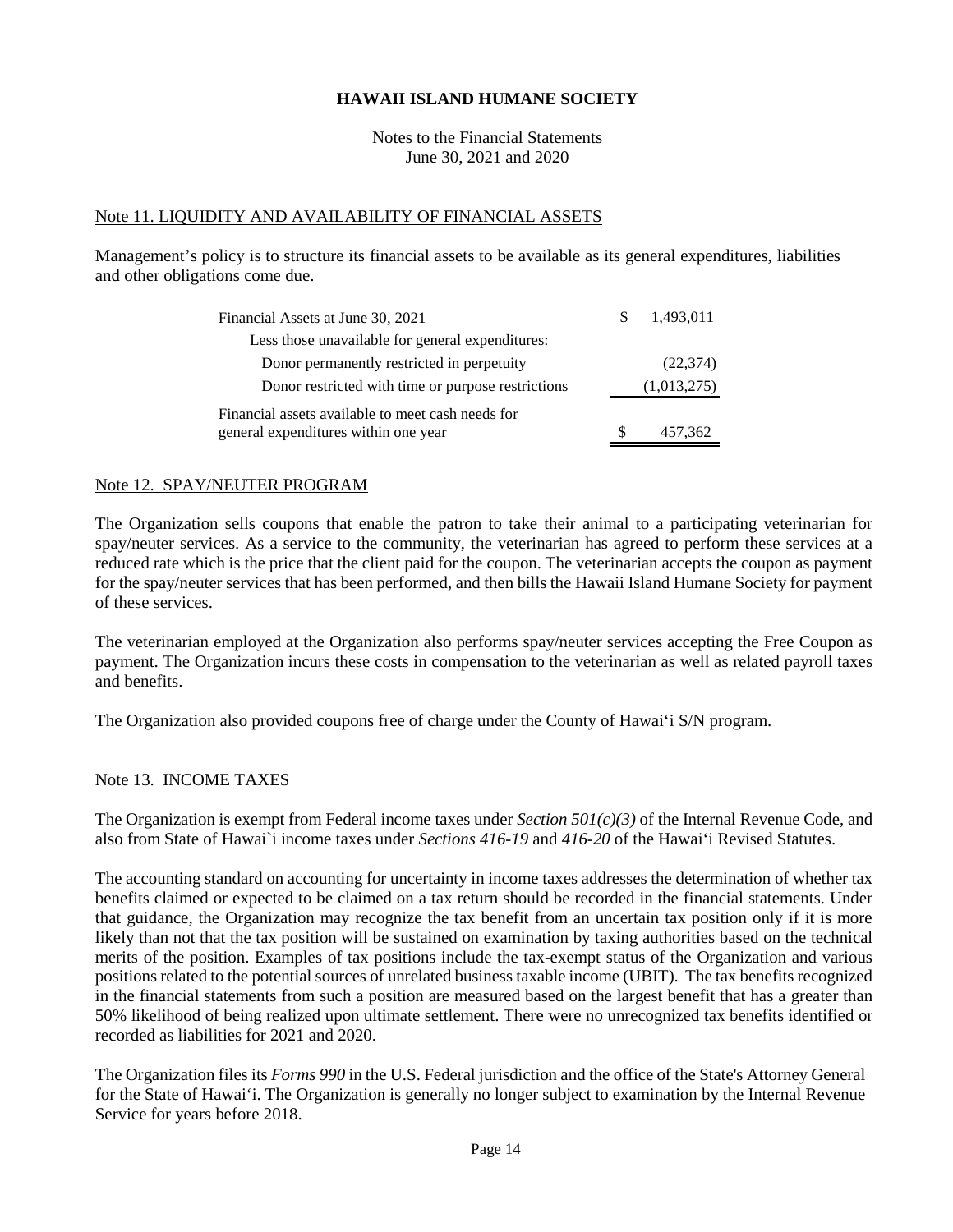Notes to the Financial Statements June 30, 2021 and 2020

#### Note 14. HOLUALOA LAND AND BUILDING

In April 2011, the Organization purchased a 12-acre parcel with three existing buildings that required renovation prior to occupancy. Depreciation will not be taken while construction is in process. At June 30, 2021 and 2020, construction in progress are \$189,213 and \$8,431,341. The projects for the Cat Barn, Dog Dorms 1-3, Welcome Center, and Humane Education Building were placed into service in 2021.

#### Note 15. LAND IMPROVEMENTS

To provide enhanced quality care for animals, the Hawaii Island Humane Society has made various site improvements to properties including a dog park and sidewalks, and improvements to the Kea'au property. Total improvements were \$1,385,314 and \$1,196,514 for the years ending June 30, 2021 and 2020, respectfully.

#### Note 16. PLEDGE RECEIVABLE

The Organization has been conducting a fundraising capital campaign for a state-of-the-art Animal Community Center. Towards that end, many generous donors have pledged funds to be received over future fiscal years. Contributions received are recognized as support in the period the promise is received at their fair value. The pledge receivable is stated at net estimated realizable value, using a discount rate of 4% to calculate the present value allowance, when applicable to multi-year pledges. Pledge receivable consists of the following as of June 30:

|                                                           | 2021 |  | 2020 |       |
|-----------------------------------------------------------|------|--|------|-------|
| Gross Pledge Receivable<br><b>Present Value Allowance</b> | S    |  | S    | 6,000 |
| Net Pledge Receivable                                     |      |  |      | 6,000 |
|                                                           |      |  |      |       |
| Amounts due in:                                           |      |  |      |       |
| Less than one year                                        | S    |  | S    | 6,000 |
| One to three years                                        | S    |  |      |       |

#### Note 17. RELATED PARTY

A Board of Director member is the owner of Alii Veterinary Hospital which the Hawaii Island Humane Society utilizes for veterinary care and also leases facilities. The total amount paid to Alii Veterinary Hospital during the years ending June 30, 2021 and 2020, were \$4,762 and \$7,349, respectively.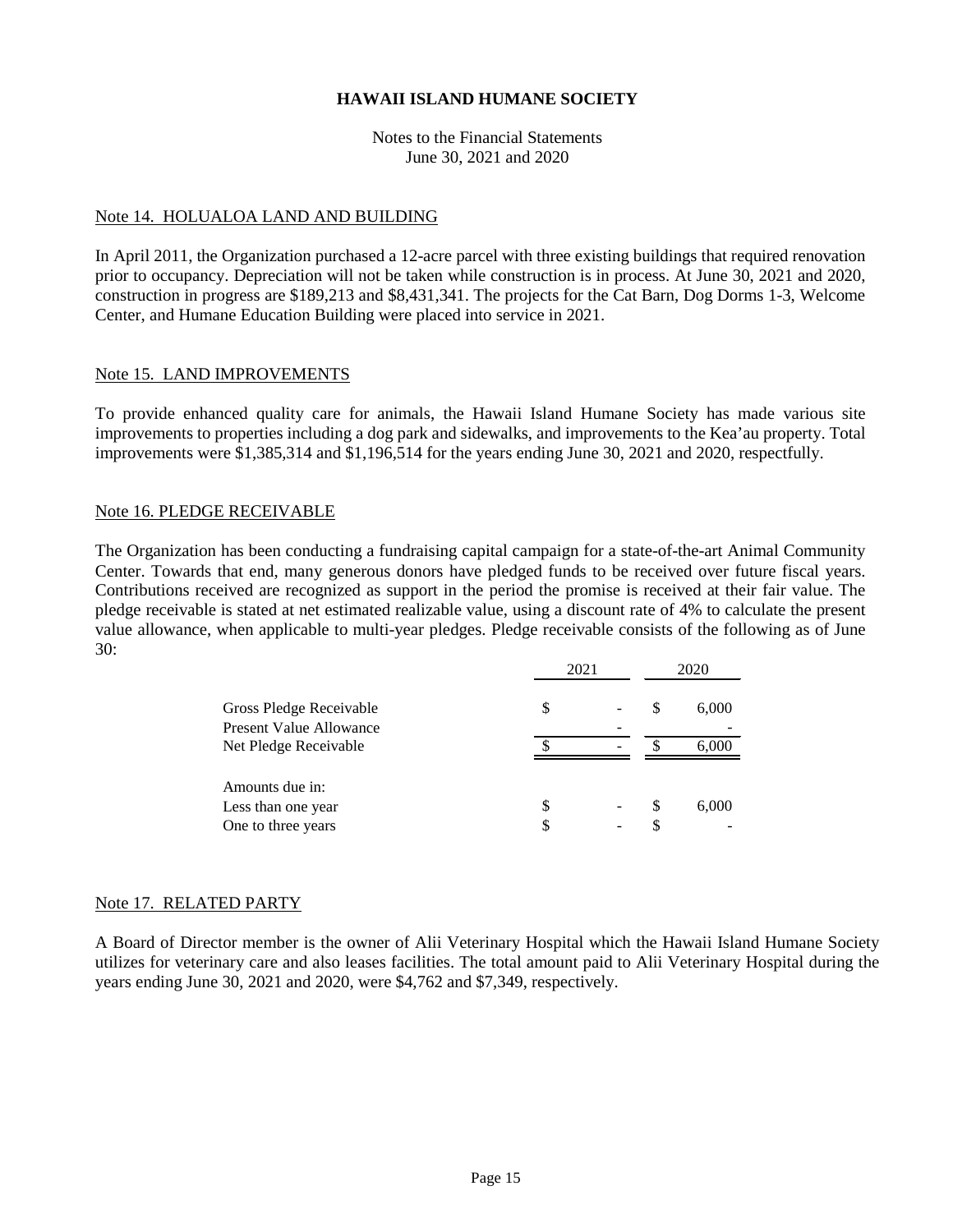Notes to the Financial Statements June 30, 2021 and 2020

#### Note 18. SUBSEQUENT EVENTS

In preparing these financial statements, management has evaluated events and transactions for potential recognition or disclosure through April 30, 2022, the date the financial statements were available for use. There are no recognized subsequent events, events that provide additional evidence about conditions that existed at the balance sheet date, or non-recognized subsequent events, or events that provide evidence about conditions that did not exist at the balance sheet date, which are necessary to disclose to keep the financial statements from being misleading.

Subsequent to year end, the COVID-19 pandemic was still ongoing. The United States economy was negatively affected and the financial markets have experienced significant losses due to the outbreak. At the time these financial statements were available to be issued, the situation remained very volatile and the full effect of the pandemic on the operations of the Organization could not be determined.

#### Note 19. RECONCILIATION OF CHANGES IN NET ASSETS TO NET CASH PROVIDED BY OPERATING ACTIVITIES

|                                           | 2021          |    | 2020      |  |
|-------------------------------------------|---------------|----|-----------|--|
| Change in Net Assets                      | \$<br>481,907 | \$ | 4,760,337 |  |
| Adjustments to Reconcile:                 |               |    |           |  |
| Add: Depreciation                         | 341,170       |    | 123,003   |  |
| Loss on Disposal                          | 126,836       |    |           |  |
| PPP Loan Forgiveness (Note 21)            | (343,000)     |    |           |  |
| Change in Accounts Receivable             | 8,702         |    | (5, 467)  |  |
| Change in Other Current Assets            | (23, 562)     |    | 10,300    |  |
| Change in Deposits Other                  | 500           |    |           |  |
| Change in Accounts Payable                | (277, 139)    |    | (192,800) |  |
| Change in Credit Card Payable             |               |    | (2,408)   |  |
| Change in Accrued Liabilities             | (38, 793)     |    | 29,781    |  |
|                                           |               |    |           |  |
| Net Cash Provided by Operating Activities | \$<br>276,621 | S  | 4,722,746 |  |

## Note 20. RECENT ACCOUNTING PRONOUNCEMENTS

In February 2016, the FASB issued ASU 2016-02, *Leases*, which supersedes FASB Accounting Standards Codification (ASC) Topic 840, *Leases*, and makes other conforming amendments to U.S. GAAP. ASU 2016-02, requires, among other changes to the lease accounting guidance, lessees to recognize most leases on the balance sheet via a right-of-use asset and lease liability as well as additional qualitative and quantitative disclosures. ASU 2016-02 is effective for the entity fiscal years beginning after December 15, 2021, but permits early adoption, and mandates a modified retrospective transition method. The provisions are effective for the Organization's fiscal year ending June 30, 2023. Management is currently evaluating the impact that the adoption of these provisions will have on the combined financial statements, but expects ASU 2016-02 to add significant right-of-use assets and lease liabilities to the combined statement of financial position.